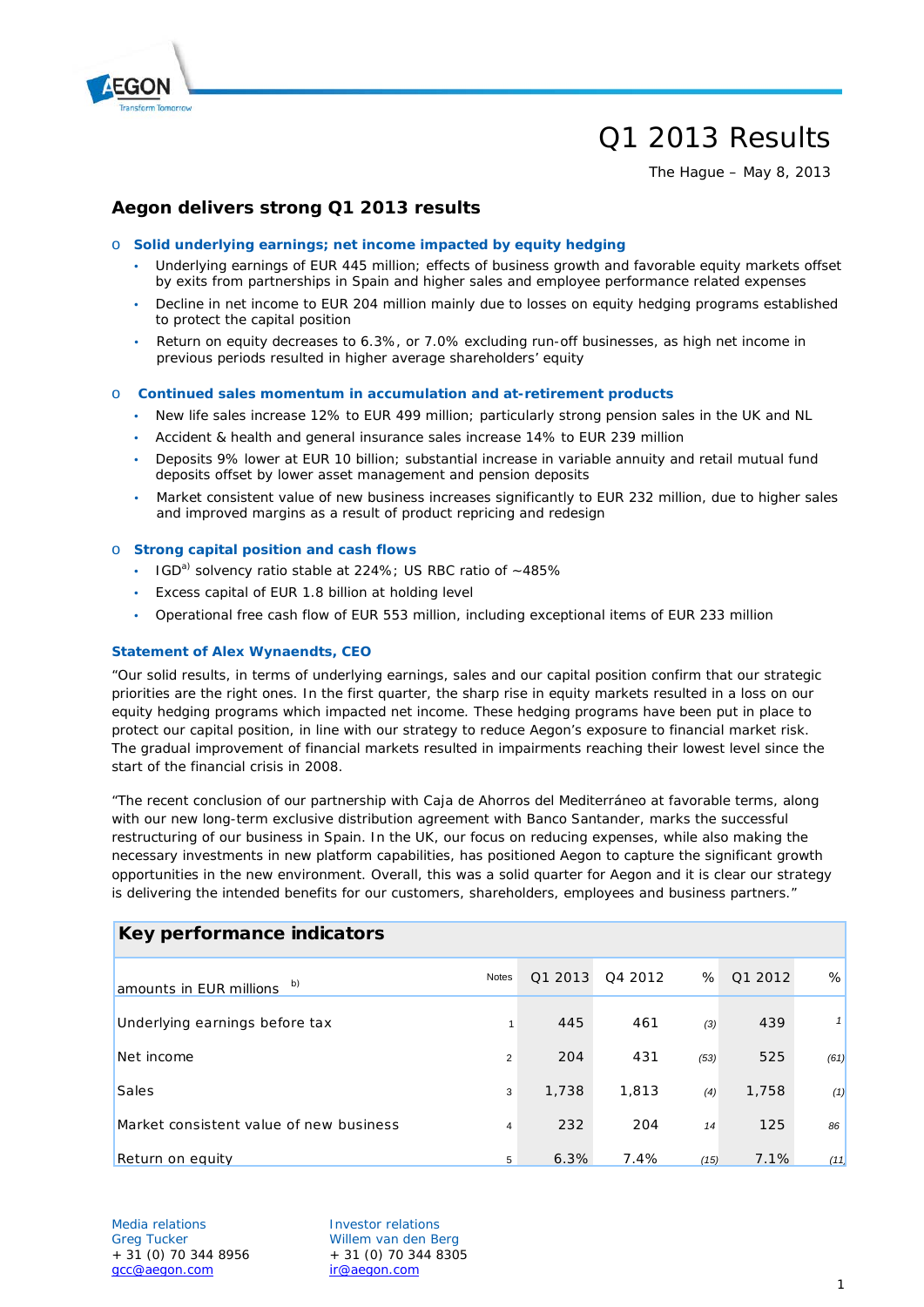

## STRATEGIC HIGHLIGHTS

- o **Restructuring of Spanish business completed with exit from CAM partnership**
- o **Aegon receives 'Leading Innovation' and 'Best Workplace Savings Platform' awards in the UK**
- o **New online tools launched, including social network insurer Kroodle**
- o **Company-wide employee survey confirms increased employee engagement**

#### **Aegon's ambition**

Aegon's aim to be a leader in all of its chosen markets by 2015 is supported by four strategic objectives: Optimize portfolio, Enhance customer loyalty, Deliver operational excellence and Empower employees. These key objectives have been embedded in all Aegon businesses. They provide the strategic framework for the company's ambition to become the most-recommended life insurance and pension provider by customers and business partners, as well as the mostpreferred employer in the sector.

In recent years, Aegon has implemented a broad restructuring program to sharpen its focus on its core lines of business, significantly reduce its overall cost base, and create greater efficiencies across the organization. A further demonstration of Aegon's more disciplined focus has been a better balance between spread-based and fee-generating business, a substantially improved risk-return profile and an improved capital position.

Continued economic uncertainty has increased the opportunities for Aegon in pursuing its purpose of helping people take responsibility for their financial future. To capture these opportunities, Aegon is accelerating the development of new business models by investing in innovative, technology-driven distribution channels, to connect better and more frequently with customers, improve service levels and increase retention rates. Aegon's accelerated investments in technology will also better support intermediaries to adapt to the changing distribution environment.

### **Optimize portfolio**

Aegon has reached an agreement with Banco Sabadell to sell its 50% stake in its life insurance partnership originally established with Caja de Ahorros del Mediterráneo (CAM) for a consideration of EUR 449.5 million. This amount, combined with the proceeds from its two previously announced joint venture exits (Banca Cívica and Unnim Banc), brings the total realized by Aegon to EUR 1 billion. This transaction with Banco Sabadell completes Aegon's restructuring of its business in Spain after announcing plans last year to exit certain partnerships as a result of the ongoing consolidation within the bank sector.

Aegon maintains a long-term commitment to Spain and has recently reinforced its market position with an exclusive 25-year strategic partnership with Banco Santander to distribute life and general insurance products through its extensive network of over 4,600 bank branches. This long-term alliance with Spain's largest financial group provides access to a potential client base of twelve million individuals across the country. Aegon will also continue to distribute its life insurance and protection products through its network of agents, as well as through the branch networks of Liberbank and Caja Badajoz, the company's other two joint venture partners.

### **Deliver operational excellence**

Aegon recently received two awards for its Aegon Retirement Choices (ARC) platform in the United Kingdom within the categories 'Leading Innovation' and 'Best Workplace Savings Platform'. The awards were given at the annual Platform Awards in London, hosted by The Platforum. The platform is recognized for the innovative seamless link it makes between Workplace Savings and At-Retirement. ARC offers a simple, online interface where both customers and advisors can flexibly manage their savings and retirement income, creating a smooth transition from retirement planning to retirement living.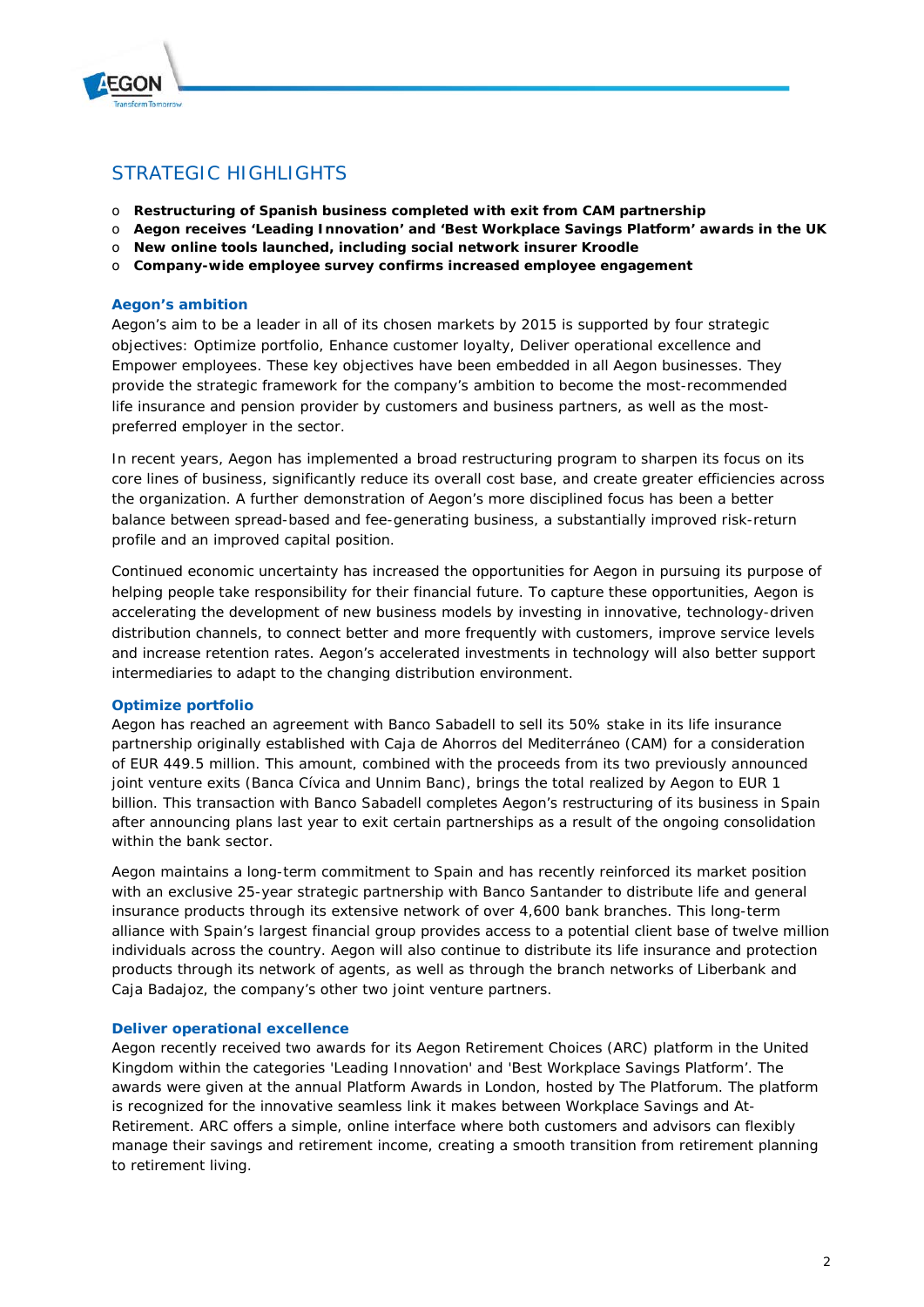

## **Enhance customer loyalty**

Putting the customer first is central to Aegon's strategy and long-term ambitions. Management within all business units are fully aligned and incentivized to create a customer centered culture and to measure customer satisfaction on a consistent basis. A key element of Aegon's strategy is to get closer to its customers by an increased use of technology and a greater focus on the needs of the customers at every level within the organization.

Increasingly, individuals are exploring financial services and insurance-related products online and desire greater knowledge about how certain products and services will address their needs. New online tools were recently launched in the Dutch and the US market. In the Netherlands, Aegon launched Kroodle, one of the world's first Facebook insurance products. Kroodle offers innovative, online products allowing customers in the Netherlands to purchase insurance and manage their accounts through their Facebook profile. In the United States, the improved Transamerica Direct website makes it easy for customers to learn more about their insurance needs and make purchase decisions. It offers videos, a downloadable guide and a new Plan Builder tool to help educate customers on the different types of insurance products available to them. These are just two examples of the many investments Aegon is making that are expected to yield results in the longerterm and that support the company's strategy and ambitions.

### **Empower employees**

Aegon realizes that continued success is only possible with the commitment and dedication of its employees and recently completed its second annual employee engagement survey. The survey's participation rate increased from 78% to 89% this year. The results, expressed in 'Engagement' and 'Enablement', were up from 63 points to 67 points and from 64 points to 67 points respectively. This provides clear evidence that the initiatives pursued in each business unit are working to help employees better understand Aegon's goals and how they individually contribute to the company's success.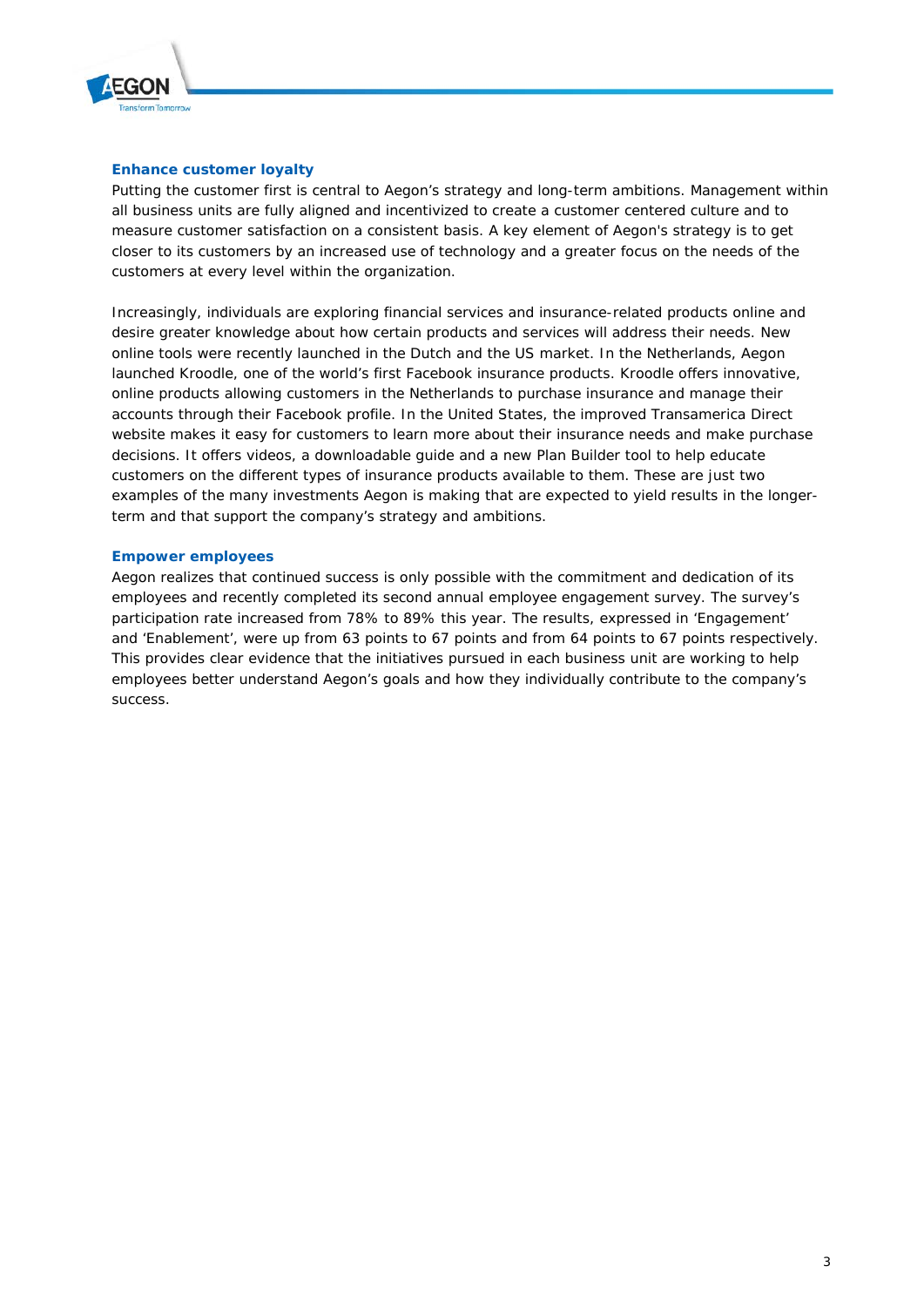

## **Financial overview c)**

| <b>EUR millions</b><br>Notes                         | Q1 2013 | Q4 2012 | %                        | Q1 2012  | %                        |
|------------------------------------------------------|---------|---------|--------------------------|----------|--------------------------|
|                                                      |         |         |                          |          |                          |
| Underlying earnings before tax                       |         |         |                          |          |                          |
| Americas                                             | 312     | 352     | (11)                     | 303      | 3                        |
| The Netherlands                                      | 85      | 85      | ÷                        | 81       | 5                        |
| United Kingdom                                       | 24      | 27      | (11)                     | 30       | (20)                     |
| New markets                                          | 62      | 52      | 19                       | 88       | (30)                     |
| Holding and other                                    | (38)    | (55)    | 31                       | (63)     | 40                       |
| Underlying earnings before tax                       | 445     | 461     | (3)                      | 439      | $\mathbf{1}$             |
| Fair value items                                     | (286)   | (77)    | ÷.                       | 148      |                          |
| Realized gains / (losses) on investments             | 113     | 149     | (24)                     | 45       | 151                      |
| Impairment charges                                   | (17)    | (58)    | 71                       | (41)     | 59                       |
| Other income / (charges)                             | (4)     | 106     | ÷.                       | (17)     | 76                       |
| Run-off businesses                                   | (14)    | (15)    | $\overline{7}$           | (2)      |                          |
| Income before tax                                    | 237     | 566     | (58)                     | 572      | (59)                     |
| Income tax                                           | (33)    | (135)   | 76                       | (47)     | 30                       |
| Net income                                           | 204     | 431     | (53)                     | 525      | (61)                     |
|                                                      |         |         |                          |          |                          |
| Net underlying earnings                              | 323     | 357     | (10)                     | 338      | (4)                      |
|                                                      |         |         |                          |          |                          |
| Commissions and expenses                             | 1,417   | 1,465   | (3)                      | 1,384    | $\overline{c}$           |
| of which operating expenses<br>11                    | 804     | 835     | (4)                      | 766      | 5                        |
| <b>New life sales</b>                                |         |         |                          |          |                          |
| Life single premiums                                 | 1,491   | 2,058   | (28)                     | 1,160    | 29                       |
| Life recurring premiums annualized                   | 350     | 471     | (26)                     | 329      | 6                        |
| Total recurring plus 1/10 single                     | 499     | 677     | (26)                     | 445      | 12                       |
|                                                      |         |         |                          |          |                          |
| <b>New life sales</b>                                |         |         |                          |          |                          |
| Americas<br>12                                       | 110     | 148     | (26)                     | 120      | (8)                      |
| The Netherlands                                      | 40      | 166     | (76)                     | 32       | 25                       |
| United Kingdom                                       | 286     | 306     | (7)                      | 213      | 34                       |
| New markets<br>12                                    | 63      | 57      | 11                       | 80       | (21)                     |
| Total recurring plus 1/10 single                     | 499     | 677     | (26)                     | 445      | 12                       |
| New premium production accident and health insurance | 225     | 196     | 15                       | 195      | 15                       |
| New premium production general insurance             | 14      | 16      | (13)                     | 14       |                          |
|                                                      |         |         |                          |          |                          |
| Gross deposits (on and off balance)                  |         |         |                          |          |                          |
| Americas<br>12                                       | 6,988   | 6,615   | 6                        | 7,392    | (5)                      |
| The Netherlands                                      | 404     | 282     | 43                       | 560      | (28)                     |
| United Kingdom                                       | 49      | 15      | ÷.                       | 8        | $\overline{\phantom{a}}$ |
| New markets<br>12                                    | 2.563   | 2,334   | 10                       | 3,083    | (17)                     |
| <b>Total gross deposits</b>                          | 10,004  | 9,246   | 8                        | 11,043   | (9)                      |
| Net deposits (on and off balance)                    |         |         |                          |          |                          |
| Americas<br>12                                       | 1,613   | 788     | 105                      | 1,061    | 52                       |
| The Netherlands                                      | (134)   | (248)   | 46                       | (185)    | 28                       |
| <b>United Kingdom</b>                                | 40      | 5       | $\overline{\phantom{a}}$ | (1)      | $\overline{\phantom{a}}$ |
| New markets<br>12                                    | 145     | 446     | (67)                     | 1,364    | (89)                     |
| Total net deposits excluding run-off businesses      | 1,664   | 991     | 68                       | 2,239    | (26)                     |
| Run-off businesses                                   | (1,073) | (601)   | (79)                     | (1, 160) | 8                        |
| <b>Total net deposits</b>                            | 591     | 390     | 52                       | 1,079    | (45)                     |
|                                                      |         |         |                          |          |                          |

### **Revenue-generating investments** Mar. 31, Dec. 31, 2013 2012 % **Revenue-generating investments (total) 476,236 459,077** *4* Investments general account 145,718 145,021 -<br>152,968 152,968 167,021 - 1199,563 152,968 152,968 152,968 152,968 152,968 167,021 152,968 167,021 152,968 16 Investments for account of policyholders 159,563 152,968 4<br>Off balance sheet investments third parties 170,955 161,088 6 Off balance sheet investments third parties 170,955 161,088 6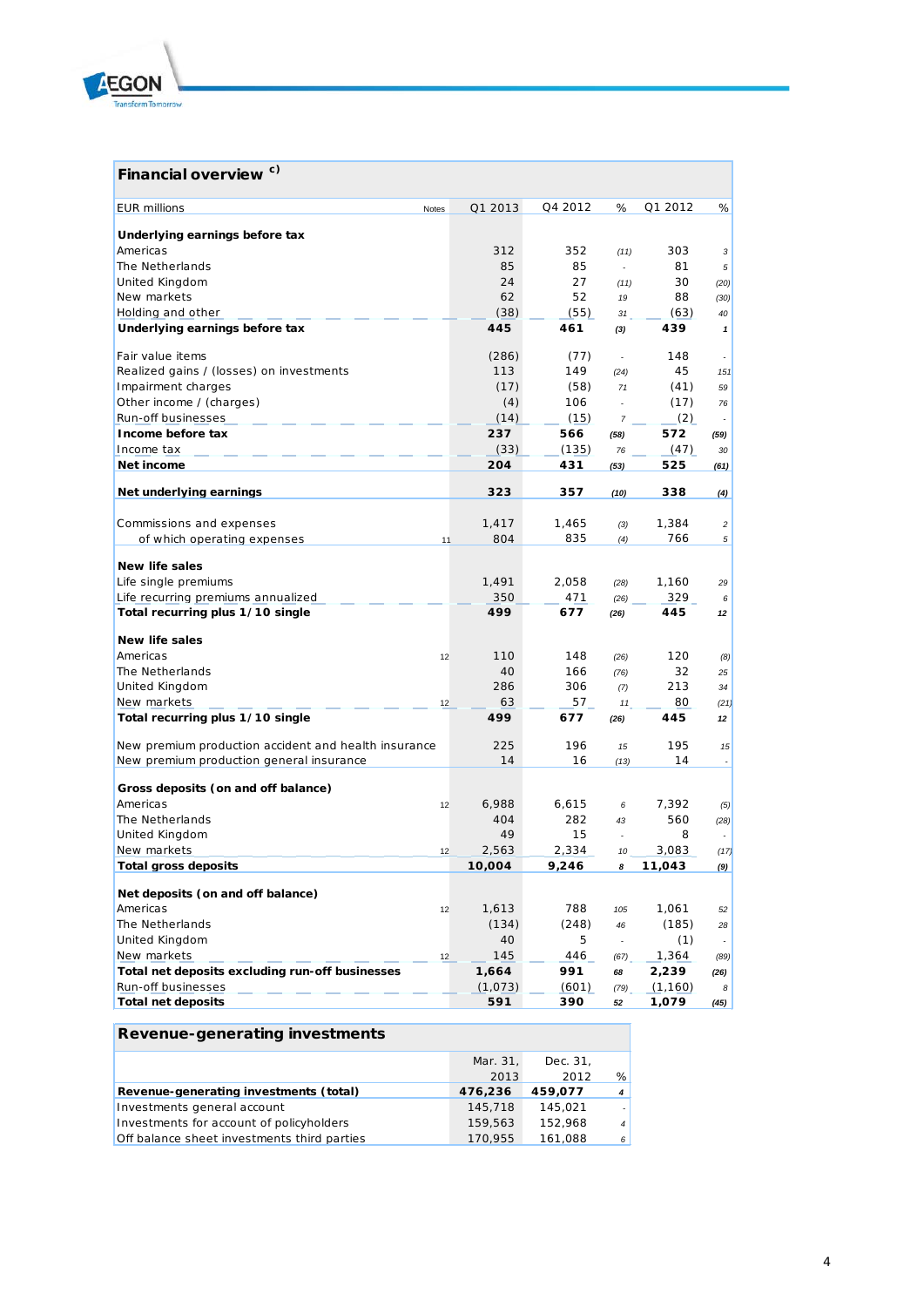

## OPERATIONAL HIGHLIGHTS

### **Underlying earnings before tax**

Aegon's underlying earnings before tax increased 1% compared to the first quarter of 2012 to EUR 445 million in the first quarter of 2013. Business growth and the positive effects of favorable equity markets were offset by the loss of earnings due to the sale of the company's interests in partnerships in Spain (EUR 14 million) and higher sales and employee performance related expenses (EUR 13 million).

Underlying earnings from the Americas increased to EUR 312 million. The 3% increase compared to the first quarter of 2012 is mainly the result of growth in Pensions and Life & Protection partly offset by lower fixed annuity earnings due to lower account balances and decreased spreads, as well as higher sales and employee performance related expenses.

In the Netherlands, underlying earnings increased 5% to EUR 85 million as higher earnings in Life & Savings and Non-life were partly offset by lower Pension earnings due to lower investment income as a result of the persisting low interest rate environment.

Underlying earnings from Aegon's operations in the United Kingdom of EUR 24 million were 20% lower compared to the first quarter of 2012. Earnings were negatively impacted by adverse persistency (EUR 8 million) following the implementation of the Retail Distribution Review. It is expected that the effects of adverse persistency will continue at least into the second quarter of 2013. These effects were partly offset by favorable equity market movements.

Underlying earnings from New Markets decreased 30% to EUR 62 million. Higher earnings from Asia were more than offset by lower underlying earnings from Aegon Asset Management, Central & Eastern Europe and Spain. Results in Spain were impacted by EUR 14 million as a result of the divestments of the joint venture with Banca Cívica and the partnership with CAM, while earnings from CEE included a charge of EUR 3 million related to the recently introduced insurance tax.

Total holding costs decreased 40% to EUR 38 million, mainly the result of lower net interest expenses following debt redemption.

### **Net income**

Net income decreased to EUR 204 million as higher underlying earnings, realized gains on investments and lower impairments were more than offset by losses from fair value items.

### **Fair value items**

The results from fair value items amounted to a loss of EUR 286 million. The loss was mainly due to macro equity hedging programs in the Americas which were unfavorably impacted by strong increases in equity markets during the first quarter. Aegon increased the macro hedge program during the fourth quarter of 2012 to also include the economic impact from future fee revenue related to variable annuity account balances. As the macro hedges are being carried at fair value versus the fee revenue emerging over time, the strong equity performance in the first quarter created an unusually large loss that will be offset over time as the fees emerge into underlying earnings. The hedging programs have been designed to mitigate the effect of substantial movements in equity markets on Aegon's capital position.

### **Realized gains on investments**

In the first quarter, realized gains on investments amounted to EUR 113 million and were the result of normal trading activity in the investment portfolio and asset liability management.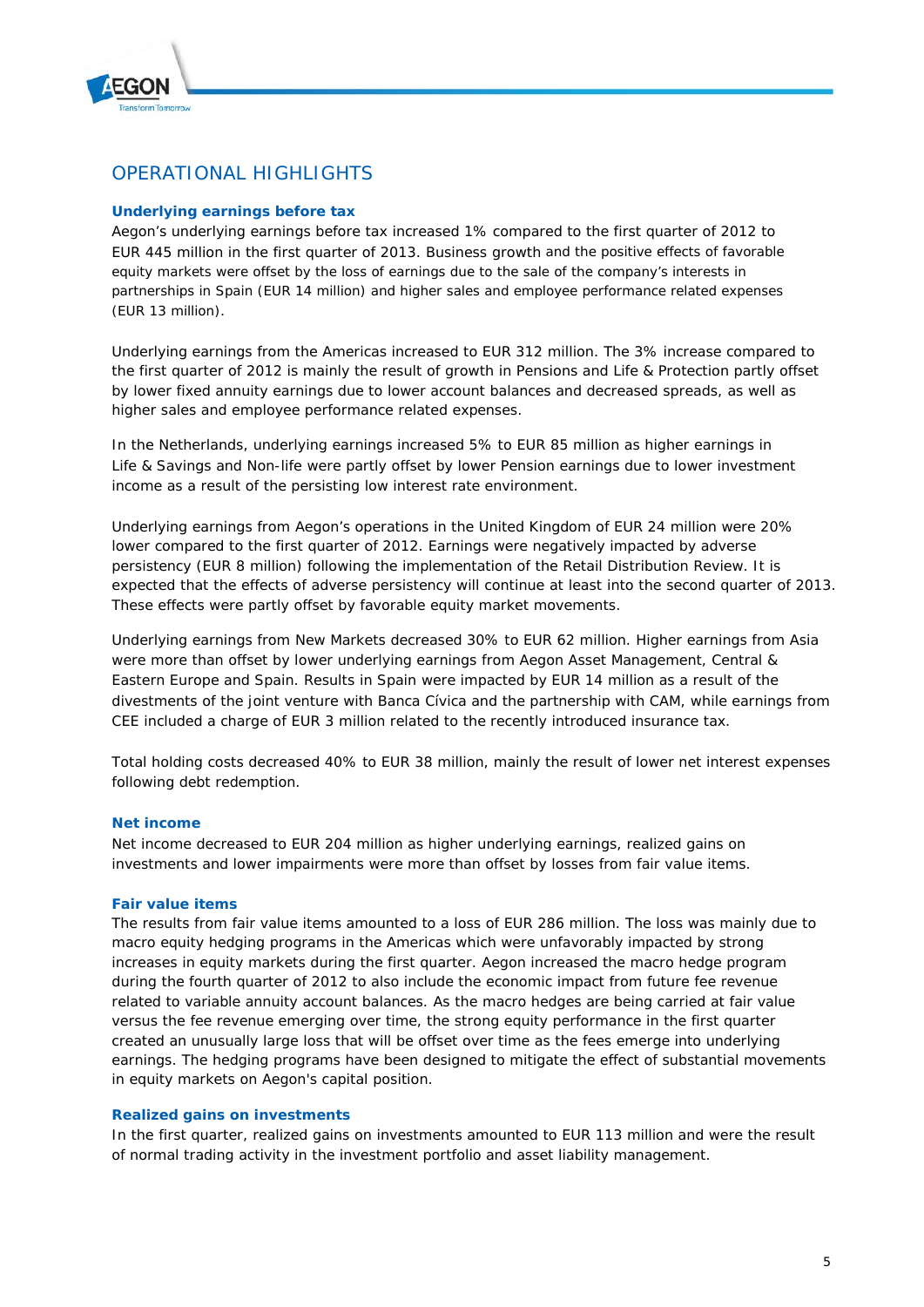

#### **Impairment charges**

Impairments improved significantly compared to last year and amounted to EUR 17 million. They were largely related to residential mortgage loans in the Netherlands and Hungary as a result of an increase in arrears. In the Americas, there were net recoveries as impairments primarily linked to mortgage loans and mortgage related securities were fully offset by recoveries.

### **Other charges**

Other charges amounted to EUR 4 million and related mostly to a charge of EUR 81 million related to increased accruals in connection with the company's use of the U.S. Social Security Administration's death master-file, offset by a gain of EUR 85 million related to the recapture of certain reinsurance contracts in the United States.

#### **Run-off businesses**

The results of run-off businesses amounted to a loss of EUR 14 million, which was primarily due to the reinsurance business. Aegon divested its life reinsurance business during 2011 through a reinsurance transaction and carries an intangible asset as a result. The buyer of the divested life reinsurance business transferred client contracts onto its own book faster than originally anticipated resulting in an acceleration of the amortization of the intangible asset during the quarter (EUR 19 million).

#### **Income tax**

Income tax amounted to EUR 33 million in the first quarter. The effective tax rate on underlying earnings for the first quarter of 2013 was 27%. The effective tax rate on total income was 14% driven by the combined effects of negative fair value items taxed at nominal rates, tax credits and tax exempt items.

#### **Return on equity**

Return on equity decreased to 6.3% for the first quarter of 2013 as high net income in previous periods resulted in higher average shareholders' equity excluding revaluation reserves and defined benefit plan remeasurements. Return on equity for Aegon's ongoing businesses, excluding the run-off businesses, amounted to 7.0% over the same period.

#### **Operating expenses**

In the first quarter, operating expenses increased 5% to EUR 804 million mainly as a result of higher sales and employee performance related expenses as well as favorable timing of expenses in the comparable quarter last year.

#### **Sales**

Compared to the first quarter of 2012, Aegon's total sales decreased 1% to EUR 1.7 billion. New life sales grew strongly, driven mainly by higher pension production as a result of strong market propositions in the Netherlands and the United Kingdom. In the Americas, new life sales declined primarily driven by lower universal life sales due to product withdrawals and product redesign, resulting from the focus on value creation. Gross deposits remained strong, with particular success in both the variable annuity and retail mutual fund businesses in the United States. Net deposits, excluding run-off businesses, amounted to EUR 1.7 billion and were primarily driven by variable annuity and retirement deposits in the United States.

#### **Market consistent value of new business**

The market consistent value of new business increased strongly to EUR 232 million mainly as a result of product repricing and redesign in the United States and a higher contribution from mortgage and pension production in the Netherlands.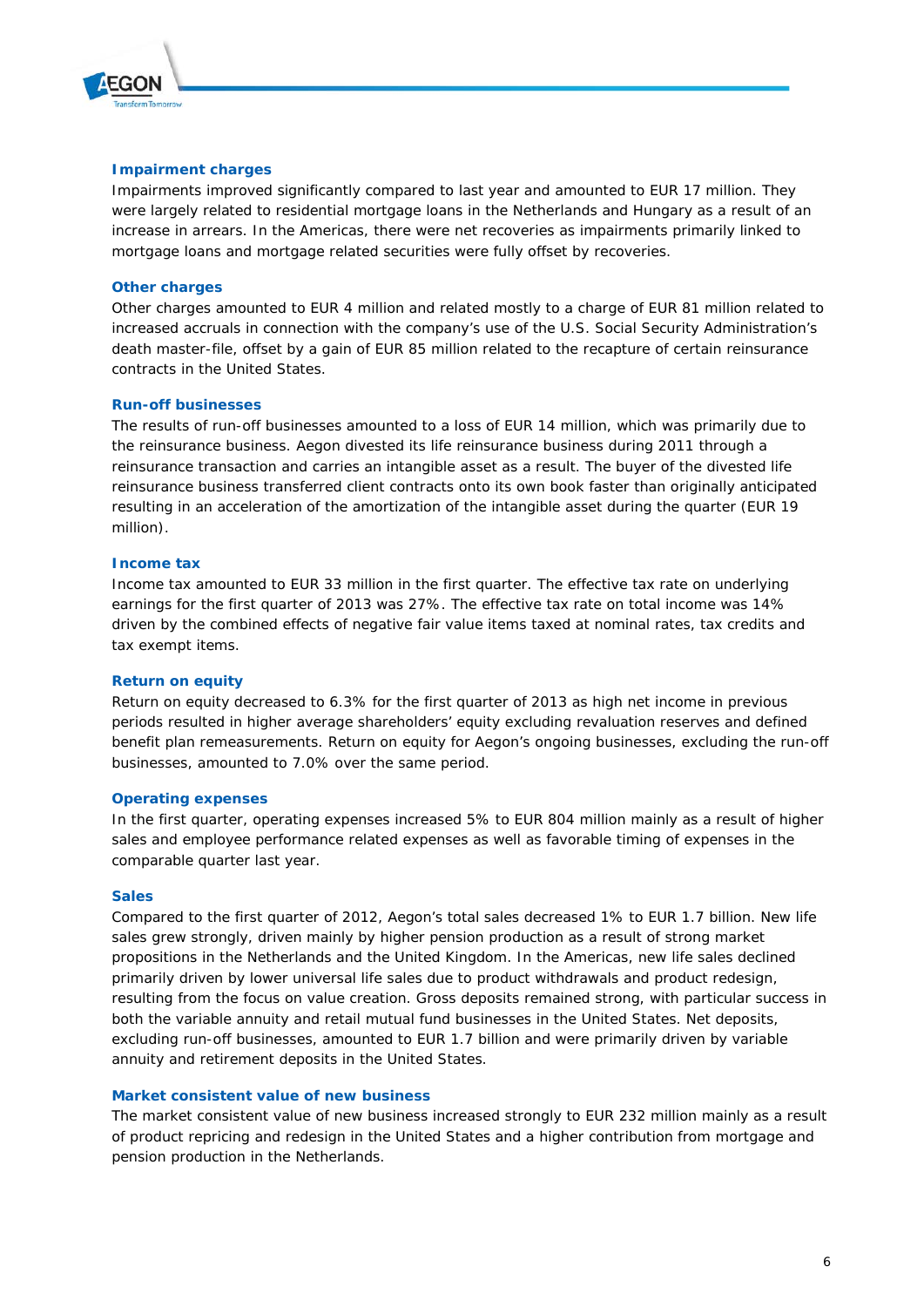

### **Revenue-generating investments**

Revenue-generating investments increased 4% compared to year-end 2012 to EUR 476 billion at March 31, 2013, as a result of continued net inflows and favorable equity market movements.

#### **Capital management**

Shareholders' equity decreased EUR 1.1 billion from year-end 2012 to EUR 23.6 billion at March 31, 2013, mainly as a result of accounting changes (IAS 19). The revaluation reserves decreased slightly during the first quarter to EUR 5.7 billion, mainly a reflection of slightly higher interest rates. Aegon's core capital, excluding revaluation reserves and defined benefit plan remeasurements, amounted to EUR 18.9 billion, equivalent to 76.3%<sup>6</sup> of the company's total capital base at March 31, 2013. This is a slight decline from year-end 2012, mainly as a result of a decline in holding excess capital. In the first quarter, excess capital in the holding decreased to EUR 1.8 billion primarily the result of interest payments and operating expenses.

Shareholders' equity per common share, excluding preference capital, revaluation reserves and defined benefit plan remeasurements, amounted to EUR 8.10 at March 31, 2013.

At March 31, 2013, Aegon's Insurance Group Directive (IGD) ratio remained relatively stable at 224%, including a 13% negative impact from IAS 19. Measured on a local solvency basis, the Risk Based Capital (RBC) ratio in the United States decreased to ~485% as net income for the quarter was offset by higher capital requirements. The IGD ratio in the Netherlands increased to ~265%, as capital benefits were partly offset by the impact of IAS 19 and changes in the revaluation reserves. The Pillar I ratio in the United Kingdom was ~120% at the end of the first quarter of 2013.

#### **Cash flows**

Operational free cash flows of EUR 553 million were particularly strong during the quarter. Excluding exceptional items of EUR 233 million and market impacts, operational free cash flows amounted to EUR 327 million. The exceptional items were primarily related to the effects of model refinements and methodology changes in the Netherlands and lower cash flow testing reserves in the United States. The impact of market movements was negligible during the first quarter. Operational free cash flows represent the distributable earnings generated by the business units.

### **Mandatory changes in accounting policies**

On January 1, 2013, the following new, mandatory accounting policies became effective:

- IFRS 10 changes the definition of control and IFRS 11 changes the definition with respect to investments and jointly-controlled entities. As a result, Aegon has consolidated one mortgage securitization vehicle, revisited consolidation of several investment funds and uses the equity method instead of using proportionate consolidation for its joint ventures.
- IAS 19 changes the accounting for assets and liabilities relating to employee benefits. Upon transition to the revised IAS 19, Aegon recognizes all actuarial gains and losses as they occur and therefore no longer applies the corridor approach. Furthermore, past service costs are recognized if the benefits have vested following the introduction of, or changes to, a pension plan.
- IFRS 13 establishes a single source of guidance under IFRS for all fair value measurements. It does not change when an entity is required to use fair value, but rather provides guidance on how to measure fair value under IFRS. The application of IFRS 13 has not impacted Aegon's fair value measurements.

Aegon has applied these new standards retrospectively (except for IFRS 13) and therefore restated its 2012 financial position. Shareholders' equity was negatively impacted by EUR 1.1 billion and underlying earnings before tax were positively impacted by EUR 64 million. More details on these changes and a summary of their effects on the financial position of the company are described in Aegon's condensed consolidated interim financial statements for the first quarter of 2013.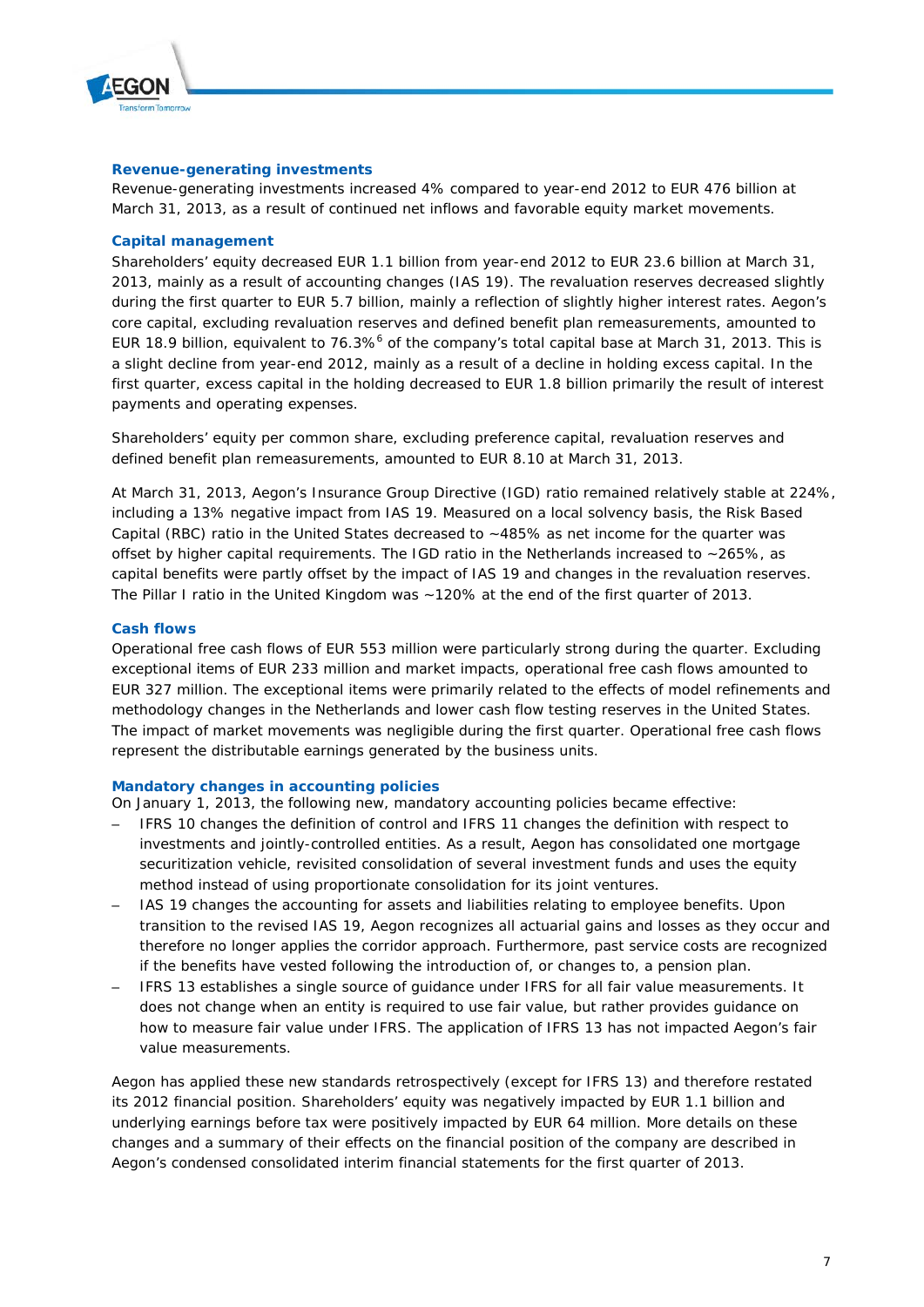

## APPENDIX I - Americas - The Netherlands - United Kingdom - New Markets

| Financial overview, Q1 2013 geographically <sup>c)</sup> |                      |      |         |                |                      |       |
|----------------------------------------------------------|----------------------|------|---------|----------------|----------------------|-------|
|                                                          |                      |      |         |                | Holding,             |       |
|                                                          |                      |      |         |                | other                |       |
|                                                          |                      | The  | United  | <b>New</b>     | activities &         |       |
| <b>EUR</b> millions                                      | Americas Netherlands |      | Kingdom |                | Markets eliminations | Total |
| Underlying earnings before tax by line of business       |                      |      |         |                |                      |       |
| Life                                                     | 125                  | 67   | 20      | 28             |                      | 240   |
| Individual savings and retirement products               | 124                  |      |         | (4)            |                      | 120   |
| Pensions                                                 | 62                   | 13   | 6       |                |                      | 82    |
| Non-life                                                 |                      | (1)  |         | 9              |                      | 8     |
| Distribution                                             |                      | 6    | (2)     |                |                      |       |
| Asset Management                                         |                      |      | ٠       | 23             |                      | 23    |
| Other                                                    |                      |      |         |                | (38)                 | (38)  |
| Share in underlying earnings before tax of associates    | 1                    |      |         | 5              |                      | 6     |
| Underlying earnings before tax                           | 312                  | 85   | 24      | 62             | (38)                 | 445   |
| Fair value items                                         | (232)                | (73) | (3)     | (3)            | 25                   | (286) |
| Realized gains / (losses) on investments                 | 47                   | 63   |         | $\mathfrak{p}$ |                      | 113   |
| Impairment charges                                       | $\mathbf{1}$         | (8)  |         | (10)           |                      | (17)  |
| Other income / (charges)                                 | (5)                  |      | 5       | (4)            |                      | (4)   |
| Run-off businesses                                       | (14)                 |      |         |                |                      | (14)  |
| Income before tax                                        | 109                  | 67   | 27      | 47             | (13)                 | 237   |
| Income tax                                               |                      | (8)  | (9)     | (17)           |                      | (33)  |
| Net income                                               | 109                  | 59   | 18      | 30             | (12)                 | 204   |
| Net underlying earnings                                  | 223                  | 65   | 21      | 39             | (25)                 | 323   |

#### **Employee numbers**

|                                                                 | Mar. 31.<br>2013 | Dec. 31.<br>2012 |
|-----------------------------------------------------------------|------------------|------------------|
| Employees excluding agents, joint ventures and associates       | 20.889           | 20.902           |
| Agents                                                          | 2,903            | 2.748            |
| Total number of employees excluding joint ventures & associates | 23.792           | 23.650           |
| Aegon's share of employees (including agents) in joint ventures | 766              | 757              |
| Aegon's share of employees (including agents) in associates     | 2.051            | 2.443            |
| Total                                                           | 26.609           | 26.850           |

#### **Currencies**

Income statement items: average rate 1 EUR = USD 1.3195 (2012: USD 1.3101).

Income statement items: average rate 1 EUR = GBP 0.8506 (2012: GBP 0.8335).

Balance sheet items: closing rate 1 EUR = USD 1.2841 (2012: USD 1.3317; year-end 2012: USD 1.3184).

Balance sheet items: closing rate 1 EUR = GBP 0.8456 (2012: GBP 0.8335; year-end 2012: GBP 0.8111).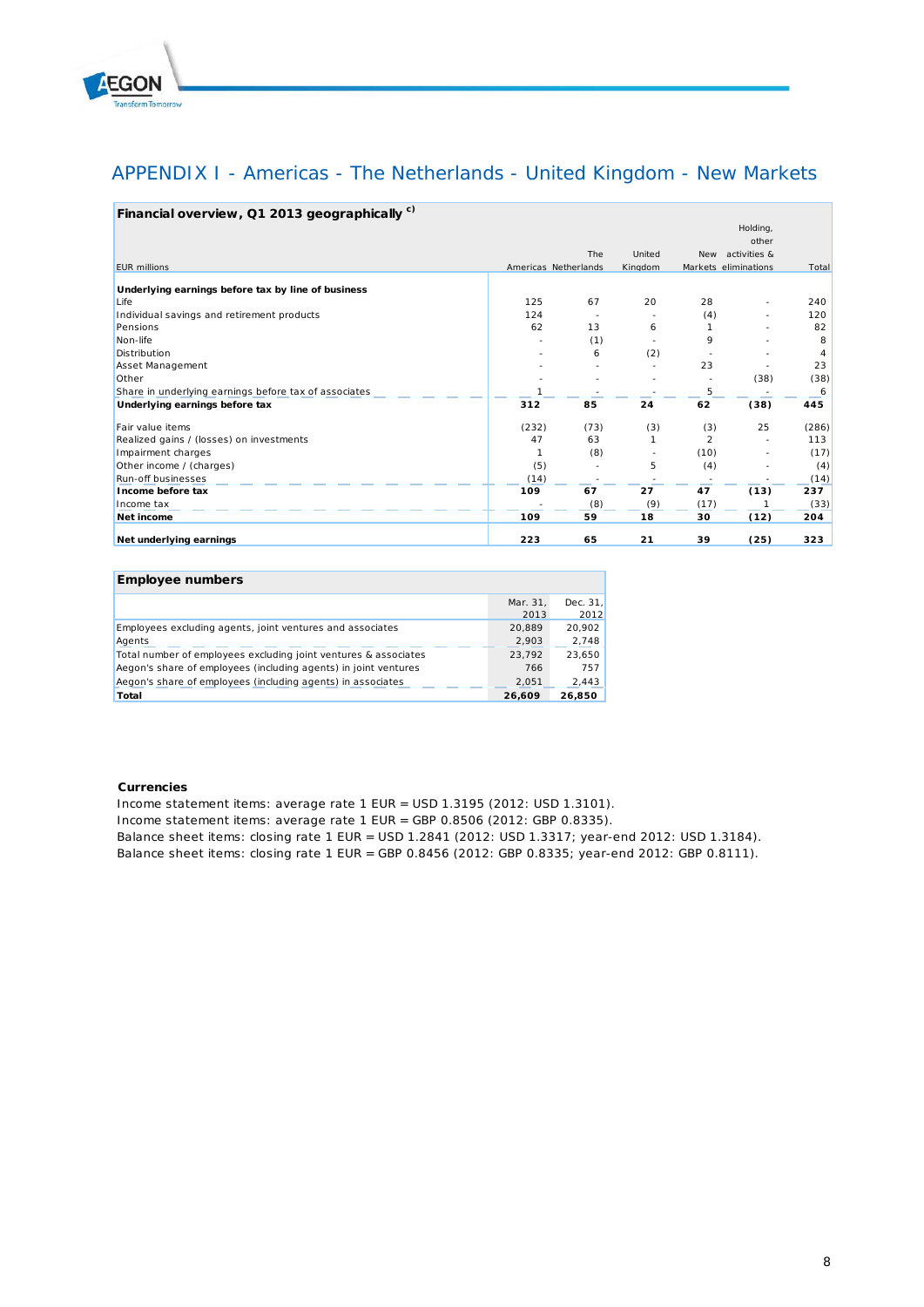

## AMERICAS

- o **Underlying earnings before tax increase 4% to USD 413 million**
- o **Net income declines to USD 145 million, due to lower results from fair value items**
- o **Sales of life insurance down 8% to USD 145 million, driven by lower universal life sales as a result of the focus on profitability**
- o **Gross deposits of USD 9.2 billion reflect strong growth in VA and mutual funds**

### **Underlying earnings before tax**

Underlying earnings from the Americas in the first quarter 2013 amounted to USD 413 million. Growth in both the Pension and Life & Protection businesses was partly offset by lower fixed annuity earnings due to lower account balances and decreased spreads, as well as USD 17 million higher sales and employee performance related expenses.

- Life & Protection earnings increased by 7% to USD 160 million, resulting from growth of the business, despite adverse underwriting experience of USD 20 million in the quarter.
- Earnings from Individual Savings & Retirement amounted to USD 163 million, down 2% compared to the first quarter of 2012. Variable annuities earnings increased to USD 102 million primarily as a result of higher fee income from higher account balances. Fixed annuity earnings declined to USD 56 million, driven by the reduction of the portfolio as the business has been deemphasized and lower spreads. Earnings from retail mutual funds were level at USD 5 million, as the positive impact of higher account balances was offset by increased sales related expenses on strong sales in the quarter.
- Employer Solutions & Pensions earnings increased 14% to USD 82 million, resulting from the positive effect of higher average account balances, partly offset by higher hedging costs for stable value solutions.
- Earnings from Canada declined to USD 6 million, driven by a one-time charge on intangibles of USD 4 million.

### **Net income**

Net income from Aegon's businesses in the Americas declined to USD 145 million in the first quarter. Higher underlying earnings and realized gains as well as lower impairments were more than offset by a sharp decline in the results from fair value items.

Results from fair value items amounted to USD (307) million for the quarter. The loss was mainly due to the equity hedging program which was unfavorably impacted by strong increases in equity markets during the first quarter. Aegon increased the macro hedge program during the fourth quarter of 2012 to also include the economic impact from future fee revenue directly related to variable annuity account balances. Due to the macro hedges being carried at fair value versus the fee revenue emerging over time, the strong equity performance in the first quarter created an unusually large loss that will be offset over time as the fees emerge into underlying earnings. The hedging programs have been designed to mitigate the effect of substantial movement in equity markets on Aegon's capital position.

Alternative asset performance was USD 30 million above the expected return, driven by a significant change in the valuation of a fund containing mineral rights.

Gains on investments of USD 62 million were realized as a result of normal trading activity. Impairments remained low and were more than offset by recoveries, resulting in net recoveries of USD 1 million for the quarter. Other charges were USD 6 million and included a charge of USD 104 million related to increased accruals in connection with the company's use of the U.S. Social Security Administration's death master-file, offset by a gain of USD 112 million related to the recapture of certain reinsurance contracts.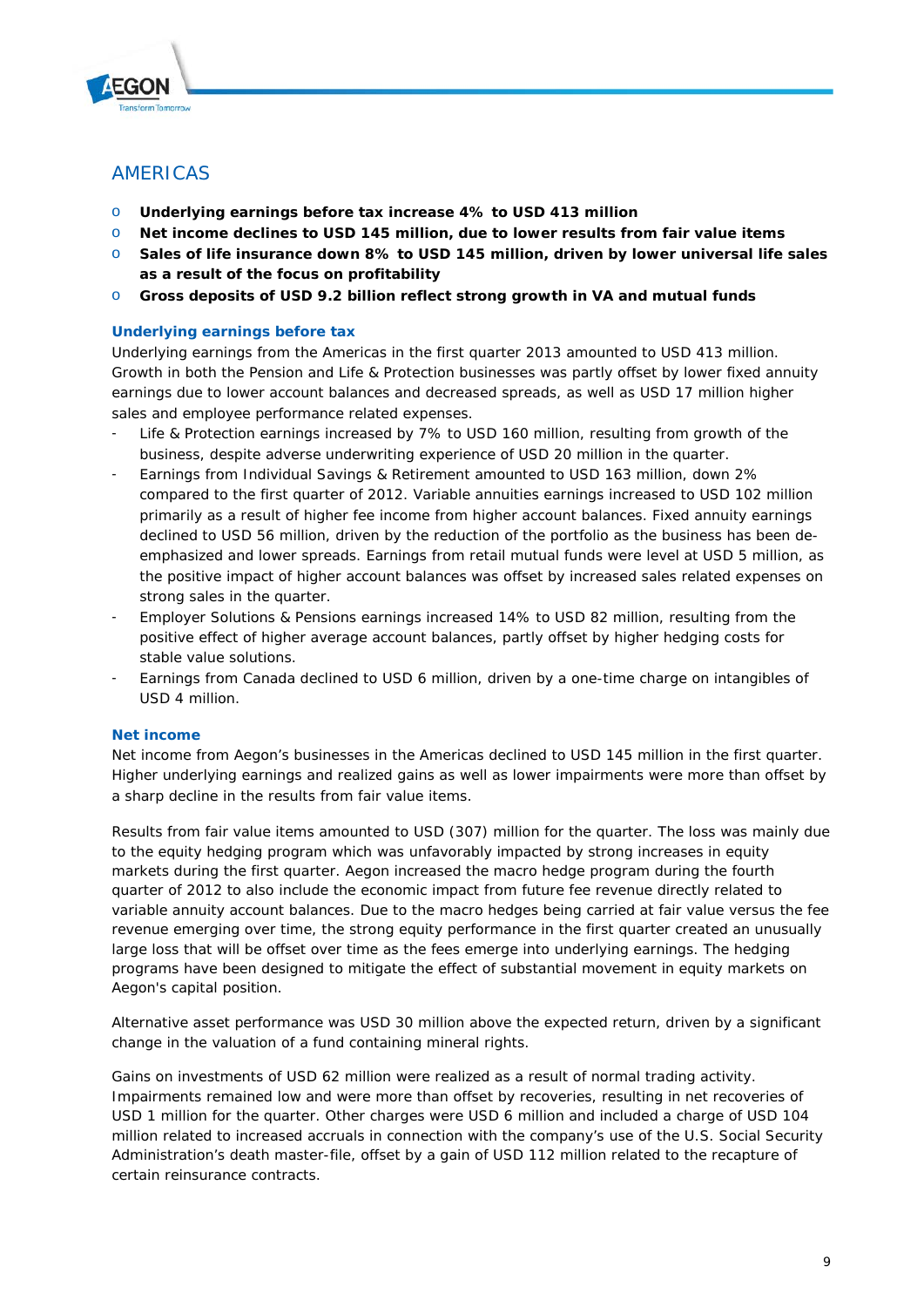

The results of run-off businesses amounted to a loss of USD 18 million driven by the acceleration of the amortization of the pre-paid cost of the reinsurance asset, as the buyer of the divested life reinsurance assets transferred client contracts onto its own book faster than originally anticipated.

### **Return on capital**

In the first quarter 2013, the return on average capital, excluding revaluation reserves and defined benefit plan remeasurements, invested in Aegon's business in the Americas amounted to 6.1%. Excluding the capital allocated to the run-off businesses, the return on capital would amount to 7.1%. Return on capital of Aegon's businesses excludes the benefit of leverage at the holding.

#### **Operating expenses**

Operating expenses increased 6% to USD 491 million, mainly due to USD 17 million of higher sales and employee performance related expenses.

#### **Sales**

New life sales declined 8% to USD 145 million, primarily driven by lower universal life sales due to product withdrawals and product redesign, resulting from the focus on value creation. New premium production for accident & health insurance increased 14% to USD 264 million, driven by strong sales of the MediCare part D prescription plan product, which was introduced in 2012.

Gross deposits amounted to USD 9.2 billion. Gross deposits in variable annuities and retail mutual funds were up significantly compared to the first quarter of 2012. Variable annuities gross deposits increased 34% mainly due to continued focus on key distribution partners. New variable annuity distribution arrangements through alternative channels continue to be added, including a recent private label product launch with ING U.S. Retirement plan deposits were slightly lower than in the comparable quarter of 2012, but continued to benefit from the focus on retirement readiness by increasing participation and contributions through the use of auto enrollment and auto escalation. Gross deposits in stable value solutions were down sharply as stable value assets are targeted to be maintained at current levels.

Net deposits, excluding run-off businesses, grew strongly to USD 1.7 billion in the first quarter. Aegon's core growth areas of variable annuities and pensions recorded net inflows of USD 0.7 billion and USD 1.4 billion, respectively. Retail mutual fund net flows improved to USD 0.2 billion driven by strong sales growth and lower outflow from equity funds. Net deposits in stable value solutions remained negative as stable value assets are targeted to be maintained at current levels. Aegon is de-emphasizing sales of fixed annuities as part of a strategic repositioning and therefore incurred net outflows of USD 0.6 billion in the first quarter.

#### **Market consistent value of new business**

The market consistent value of new business doubled to USD 125 million in the first quarter 2013, driven by improvements in variable annuities and Life & Protection. Variable annuity market consistent value of new business was driven by increased sales and higher interest rates during the first quarter. The improvement in life insurance is the result of actively repricing and withdrawing certain products and slowing down sales of unprofitable business in order to meet the return targets. The introduction of a real-time pricing feature on universal life policies reflects a unique capability in the US life insurance market. The feature allows for pricing to be adjusted on a weekly basis in line with interest rate movements and therefore to deliver profitable new business.

### **Revenue-generating investments**

Revenue-generating investments amounted to USD 343 billion at the end of the first quarter, up 3% compared with the end of 2012. Investments for account of policyholders and off balance sheet investments for third parties were up strongly by 6% and 5%, respectively, driven by net inflows and higher equity markets. This was partly offset by a decrease in general account assets as a result of outflows from the run-off businesses and fixed annuities.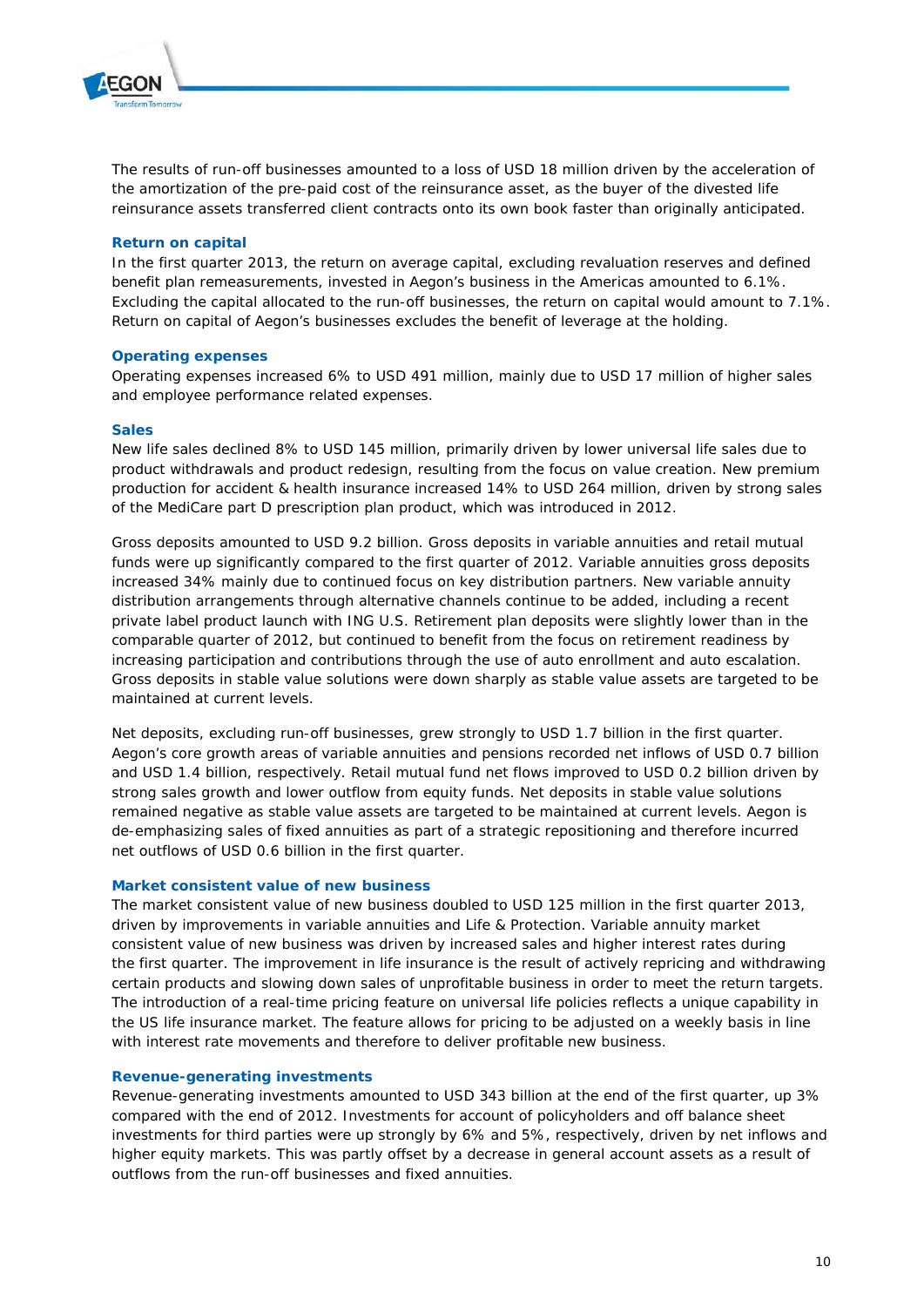

| Americas <sup>c)</sup>                                  |       |                |                |                  |          |                |
|---------------------------------------------------------|-------|----------------|----------------|------------------|----------|----------------|
| <b>USD millions</b>                                     | Notes | Q1 2013        | Q4 2012        | %                | Q1 2012  | %              |
| Underlying earnings before tax by line of business      |       |                |                |                  |          |                |
| Life and protection                                     |       | 160            | 188            | (15)             | 149      | 7              |
| <b>Fixed annuities</b>                                  |       | 56             | 63             | (11)             | 63       | (11)           |
| Variable annuities                                      |       | 102            | 112            | (9)              | 98       | $\overline{4}$ |
| Retail mutual funds                                     |       | 5              | 8              | (38)             | 5        |                |
| Individual savings and retirement products              |       | 163            | 183            | (11)             | 166      | (2)            |
| Employer solutions & pensions                           |       | 82             | 73             | 12               | 72       | 14             |
| Canada                                                  |       | 6              | 9              | (33)             | 7        | (14)           |
| Latin America                                           |       | $\overline{2}$ | $\overline{4}$ | (50)             | 3        | (33)           |
| Underlying earnings before tax                          |       | 413            | 457            | (10)             | 397      | 4              |
| Fair value items                                        |       | (307)          | (22)           |                  | 83       |                |
| Realized gains / (losses) on investments                |       | 62             | 57             | 9                | 12       |                |
| Impairment charges                                      |       | $\mathbf{1}$   | (40)           | $\overline{a}$   | (39)     |                |
| Other income / (charges)                                |       | (6)            | (34)           | 82               | (1)      |                |
| Run- off businesses                                     |       | (18)           | (17)           | (6)              | (3)      |                |
| Income before tax                                       |       | 145            | 401            | (64)             | 449      | (68)           |
| Income tax                                              |       |                | (83)           |                  | (74)     |                |
| Net income                                              |       | 145            | 318            | (54)             | 375      | (61)           |
| Net underlying earnings                                 |       | 295            | 343            | (14)             | 282      | 5              |
|                                                         |       |                |                |                  |          |                |
| Commissions and expenses                                |       | 1,062          | 1,090          | (3)              | 1,041    | 2              |
| of which operating expenses                             |       | 491            | 489            |                  | 464      | 6              |
| <b>New life sales</b>                                   | 12    |                |                |                  |          |                |
| Life single premiums                                    |       | 44             | 93             | (53)             | 65       | (32)           |
| Life recurring premiums annualized                      |       | 141            | 181            | (22)             | 150      | (6)            |
| Total recurring plus 1/10 single                        |       | 145            | 191            | (24)             | 157      | (8)            |
| Life & protection                                       |       | 119            | 163            | (27)             | 133      | (11)           |
| Canada                                                  |       | 16             | 16             |                  | 14       | 14             |
| Latin America                                           |       | 10             | 12             | (17)             | 10       |                |
| Total recurring plus 1/10 single                        |       | 145            | 191            | (24)             | 157      | (8)            |
| New premium production accident and health insurance    |       | 264            | 230            | 15               | 231      | 14             |
| Gross deposits (on and off balance) by line of business | 12    |                |                |                  |          |                |
| Life & protection                                       |       | 2              | 4              | (50)             | 3        | (33)           |
| <b>Fixed annuities</b>                                  |       | 189            | 145            | 30               | 91       | 108            |
| Variable annuities                                      |       | 1,622          | 1,441          | 13               | 1,214    | 34             |
| Retail mutual funds                                     |       | 1,187          | 998            | 19               | 754      | 57             |
| Individual savings & retirement products                |       | 2,998          | 2,584          | 16               | 2,059    | 46             |
| Employer solutions & pensions                           |       | 6,168          | 5,948          | $\boldsymbol{4}$ | 7,544    | (18)           |
| Canada                                                  |       | 47             | 37             | 27               | 74       | (36)           |
| Latin America                                           |       | 6              | 6              |                  | 4        | 50             |
| <b>Total gross deposits</b>                             |       | 9,221          | 8,579          | $\pmb{7}$        | 9,684    | (5)            |
| Net deposits (on and off balance) by line of business   | 12    |                |                |                  |          |                |
| Life & protection                                       |       | (10)           | (9)            | (11)             | (10)     |                |
| <b>Fixed annuities</b>                                  |       | (553)          | (732)          | 24               | (628)    | 12             |
| Variable annuities                                      |       | 699            | 444            | 57               | 363      | 93             |
| Retail mutual funds                                     |       | 243            | 112            | 117              | (31)     |                |
| Individual savings & retirement products                |       | 389            | (176)          | $\mathbb{Z}^+$   | (296)    |                |
| Employer solutions & pensions                           |       | 1,841          | 1,317          | 40               | 1,797    | $\overline{a}$ |
| Canada                                                  |       | (94)           | (114)          | 18               | (105)    | 10             |
| Latin America                                           |       | 3              | 5              | (40)             | 4        | (25)           |
| Total net deposits excluding run-off businesses         |       | 2,129          | 1,023          | 108              | 1,390    | 53             |
| Run-off businesses                                      |       | (1, 416)       | (780)          | (82)             | (1, 519) | $\overline{7}$ |
| <b>Total net deposits</b>                               |       | 713            | 243            | 193              | (129)    | $\blacksquare$ |

## **Revenue-generating investments**

|                                             | Mar. 31. | Dec. 31. |              |
|---------------------------------------------|----------|----------|--------------|
|                                             | 2013     | 2012     | %            |
| Revenue-generating investments (total)      | 343,022  | 333.759  | $\mathbf{3}$ |
| Investments general account                 | 111,478  | 113,988  | (2)          |
| Investments for account of policyholders    | 91.886   | 86.975   | 6            |
| Off balance sheet investments third parties | 139,658  | 132.796  | 5            |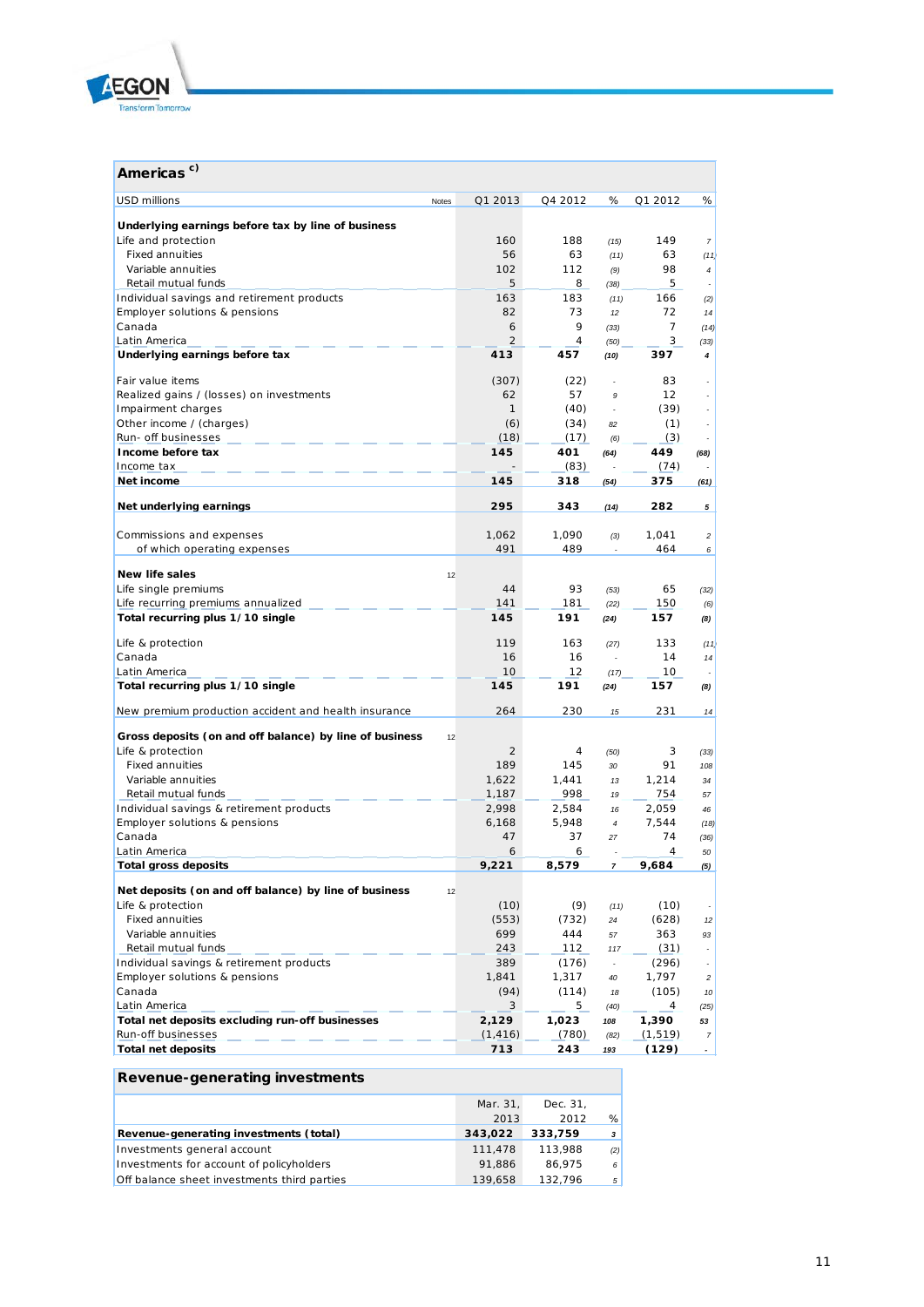

## THE NETHERLANDS

- o **Underlying earnings before tax up 5% to EUR 85 million driven by improvements in Life & Savings and Non-life**
- o **Decline in net income to EUR 59 million, due to lower contribution from fair value items**
- o **New life sales increase 25% to EUR 40 million due to strong pension sales**

## **Underlying earnings before tax**

Underlying earnings from Aegon's operations in the Netherlands increased to EUR 85 million as higher earnings in Life & Savings and Non-life more than offset lower earnings in Pensions.

- Earnings from Aegon's Life & Savings operations in the Netherlands increased to EUR 67 million, up 18% compared to the first quarter of 2012. The positive effect of lower funding costs was partly offset by a EUR 7 million impact of reduced policy charges on unit-linked products as part of the acceleration of product improvements to unit-linked insurance policies.
- Earnings from the Pension business declined to EUR 13 million, mainly due to lower investment income as a result of the persistent low interest rate environment.
- Non-life recorded a loss of EUR 1 million, an improvement compared to the first quarter of 2012. The profitability of disability products declined slightly driven by an increase in new claims, resulting from the weak economic environment. This was more than offset by improvements in profitability of general insurance products, as a result of better claims experience.
- The distribution businesses recorded a profit of EUR 6 million, a decline of 14% compared to the first quarter of 2012. Realized cost savings were more than offset by pressure on fee income.

### **Net income**

Net income from Aegon's businesses in the Netherlands declined to EUR 59 million. Realized gains on investments totaled EUR 63 million and were the result of trading activity and asset liability management in the portfolio. Results on fair value items amounted to a loss of EUR 73 million, mainly driven by the effects of movements in interest rates, yield curves and credit spreads on fair value guarantees. Impairments of EUR 8 million were driven by increased arrears in the residential mortgage portfolio.

### **Return on capital**

The return on average capital, excluding revaluation reserves and defined benefit plan remeasurements, invested in Aegon's businesses in the Netherlands increased to 6.7%. Return on capital of Aegon's businesses excludes the benefit of leverage at the holding.

### **Operating expenses**

Operating expenses declined 3% to EUR 179 million. This was mainly driven by realized cost savings, partly offset by investments in new distribution capabilities.

### **Sales**

New life sales increased 25% in the first quarter to EUR 40 million. Pension sales increased strongly to EUR 26 million, as a result of a strong market proposition. Individual life sales declined to EUR 14 million, primarily driven by a shrinking Dutch life insurance market as a result of the market wide switch to bank savings.

Production of mortgages in the first quarter of 2013 amounted to EUR 749 million, above the level achieved in the first quarter of 2012, due to increased customer activity ahead of the announced fiscal regulation changes effective April 1, 2013.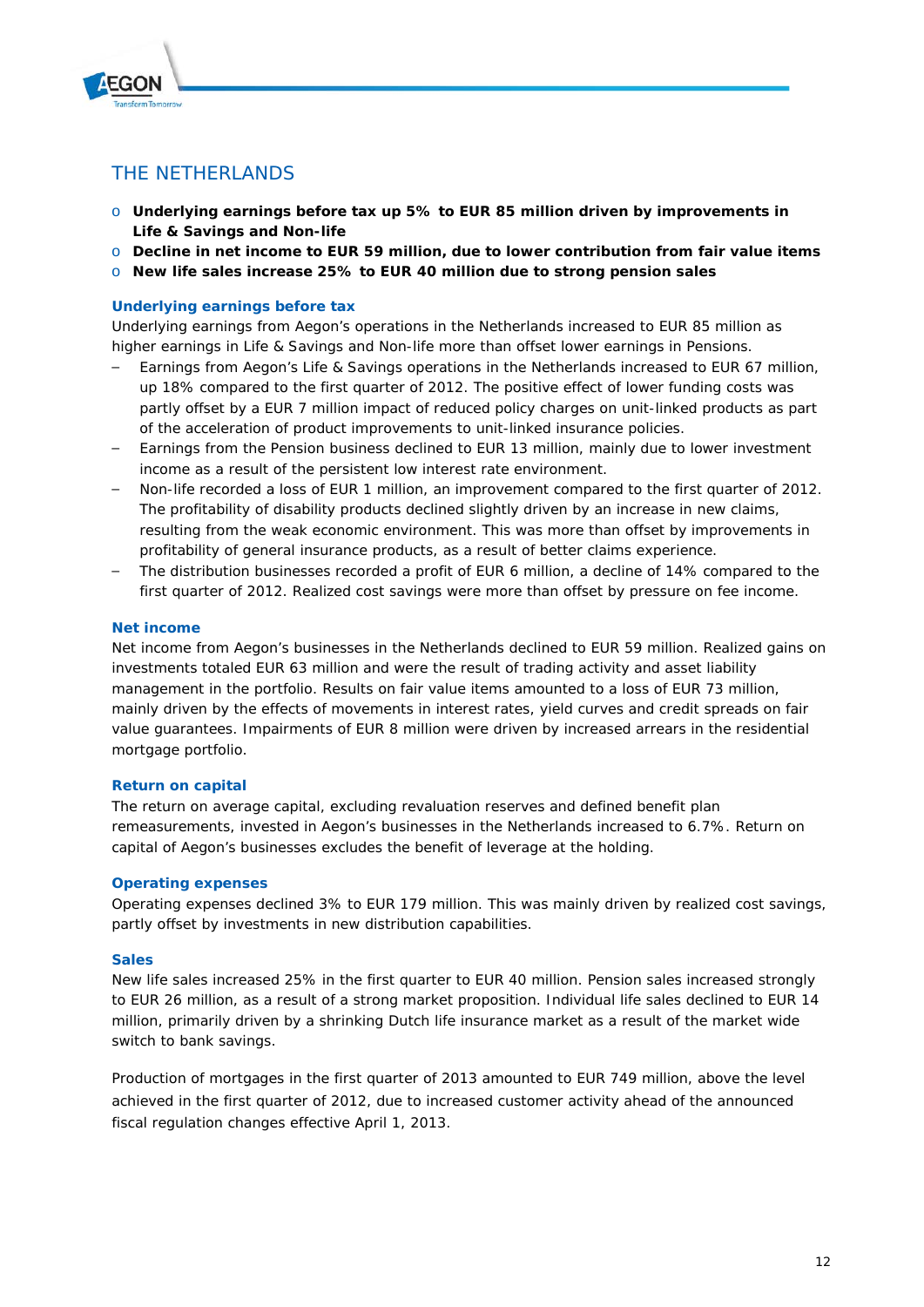

Premium production for accident & health amounted to EUR 13 million, up 44% compared to the first quarter of 2012. General insurance production amounted to EUR 8 million, down 11% compared to the first quarter of 2012.

Gross deposits decreased to EUR 404 million, as a result of the highly competitive environment in the Dutch savings market.

### **Market consistent value of new business**

The market consistent value of new business in the Netherlands strongly improved compared to the first quarter of 2012 and amounted to EUR 95 million. The increase was driven by higher contributions from mortgages as funding costs declined and higher pension sales.

### **Revenue-generating investments**

Revenue-generating investments amounted to EUR 70 billion, slightly higher compared with the previous quarter.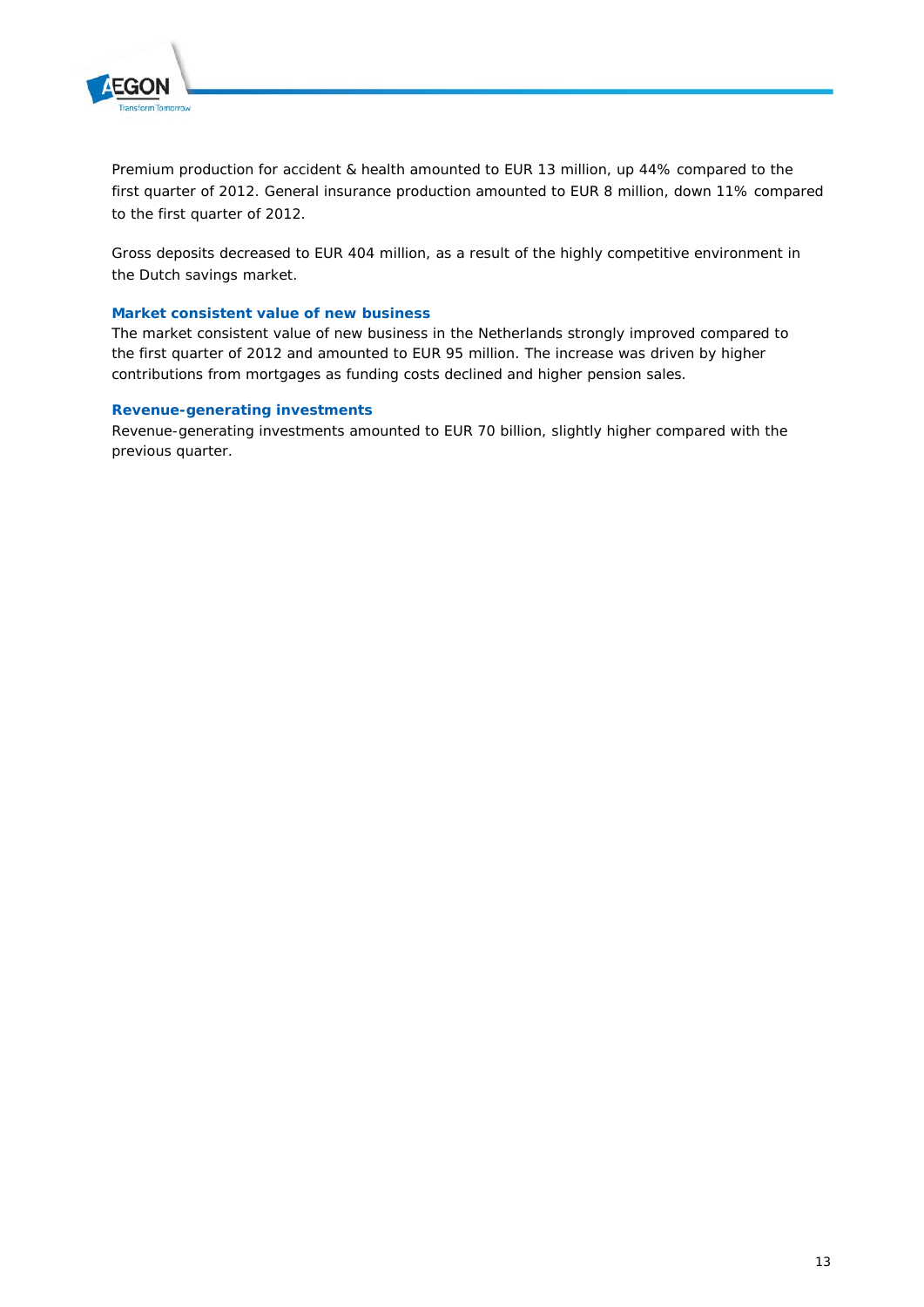

## **The Netherlands**

| <b>EUR</b> millions<br>Notes                                              | Q1 2013 | Q4 2012 | %    | Q1 2012     | %              |
|---------------------------------------------------------------------------|---------|---------|------|-------------|----------------|
| Underlying earnings before tax by line of business                        |         |         |      |             |                |
| Life and Savings                                                          | 67      | 79      | (15) | 57          | 18             |
| Pensions                                                                  | 13      | 5       | 160  | 21          | (38)           |
| Non-life                                                                  | (1)     | (4)     | 75   | (4)         | 75             |
| Distribution                                                              | 6       | 5       | 20   | 7           | (14)           |
| Underlying earnings before tax                                            | 85      | 85      |      | 81          | 5              |
| Fair value items                                                          | (73)    | 8       |      | 34          |                |
| Realized gains / (losses) on investments                                  | 63      | 70      | (10) | 34          | 85             |
| Impairment charges                                                        | (8)     | (10)    | 20   | (3)         | (167)          |
| Other income / (charges)                                                  |         | (7)     |      | (3)         |                |
| Income before tax                                                         | 67      | 146     | (54) | 143         | (53)           |
| Income tax                                                                | (8)     | (28)    | 71   | (6)         | (33)           |
| Net income                                                                | 59      | 118     | (50) | 137         | (57)           |
|                                                                           |         |         |      |             |                |
| Net underlying earnings                                                   | 65      | 69      | (6)  | 64          | $\overline{2}$ |
| Commissions and expenses                                                  | 252     | 255     | (1)  | 267         | (6)            |
| of which operating expenses                                               | 179     | 194     | (8)  | 184         | (3)            |
|                                                                           |         |         |      |             |                |
| <b>New life sales</b>                                                     |         |         |      |             |                |
| Life single premiums                                                      | 346     | 1,024   | (66) | 245         | 41             |
| Life recurring premiums annualized                                        | 5       | 64      | (92) | $7^{\circ}$ | (29)           |
| Total recurring plus 1/10 single                                          | 40      | 166     | (76) | 32          | 25             |
| Life and Savings                                                          | 14      | 9       | 56   | 18          | (22)           |
| Pensions                                                                  | 26      | 157     | (83) | 14          | 86             |
| Total recurring plus 1/10 single                                          | 40      | 166     | (76) | 32          | 25             |
| New premium production accident and health insurance                      | 13      | 6       | 117  | 9           | 44             |
| New premium production general insurance                                  | 8       | 7       | 14   | 9           | (11)           |
| Gross deposits (on and off balance) by line of business                   |         |         |      |             |                |
| Life and Savings                                                          | 404     | 282     | 43   | 560         | (28)           |
| <b>Total gross deposits</b>                                               | 404     | 282     | 43   | 560         | (28)           |
|                                                                           |         |         |      |             |                |
| Net deposits (on and off balance) by line of business<br>Life and Savings | (134)   | (248)   |      |             |                |
|                                                                           |         |         | 46   | (185)       | 28             |
| <b>Total net deposits</b>                                                 | (134)   | (248)   | 46   | (185)       | 28             |

## **Revenue-generating investments**

|                                             | Mar. 31, | Dec. 31. |                |
|---------------------------------------------|----------|----------|----------------|
|                                             | 2013     | 2012     | %              |
| Revenue-generating investments (total)      | 69,962   | 69.205   |                |
| Investments general account                 | 43,839   | 43,059   | 2 <sup>1</sup> |
| Investments for account of policyholders    | 25,092   | 25,094   |                |
| Off balance sheet investments third parties | 1,031    | 1.052    | (2)            |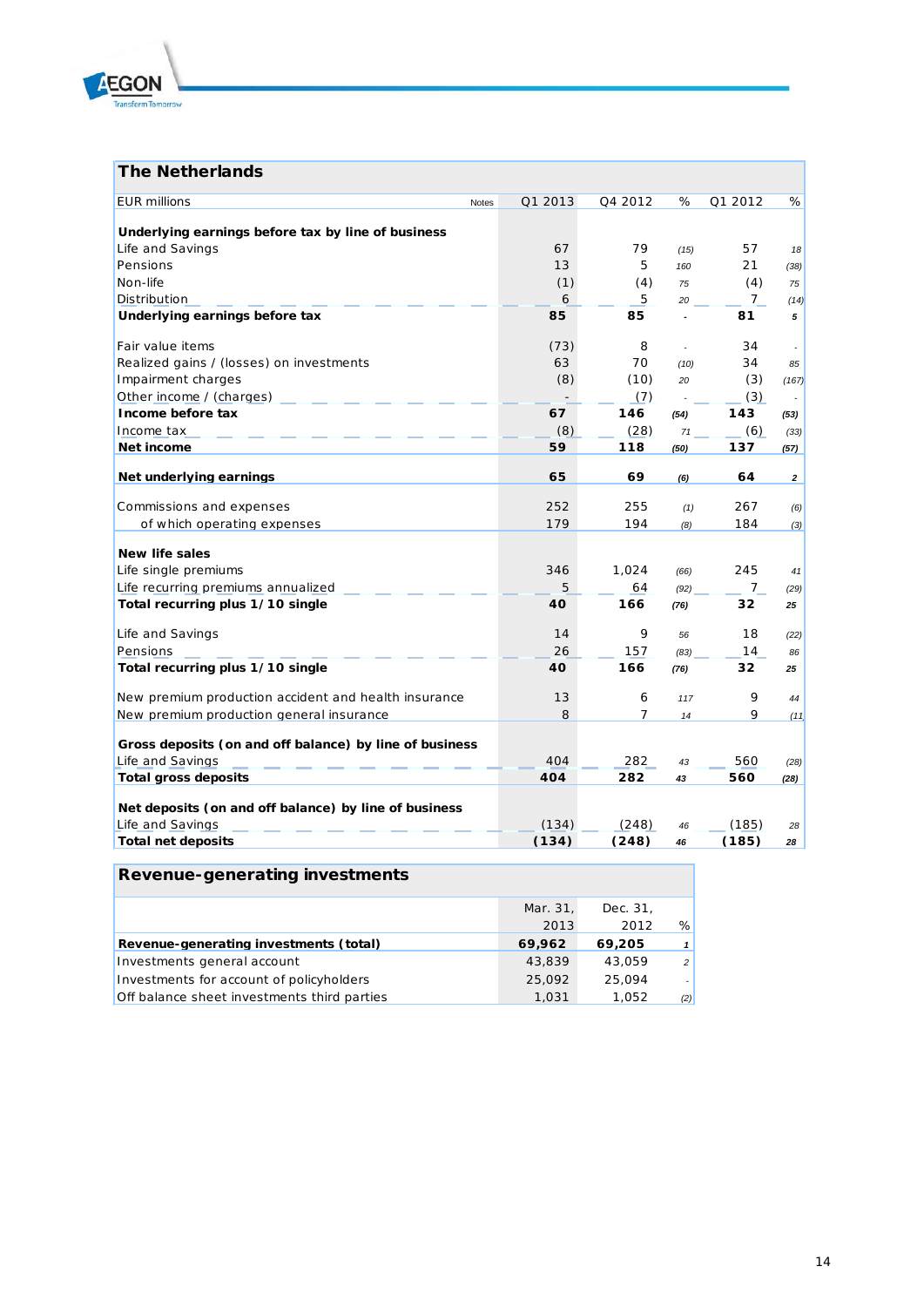

## UNITED KINGDOM

- o **Underlying earnings before tax decline to GBP 20 million due to adverse persistency**
- o **Net income declines to GBP 15 million due to non-recurrence of tax benefits**
- o **New life sales up 37% to GBP 244 million, driven by strong platform, auto enrollment and group pensions sales**
- o **Distribution deal to provide pension element of Barclay's Workplace Savings offering**
- o **Over 500 advisors are now using the Aegon Retirement Choices platform**

### **Underlying earnings before tax**

Underlying earnings before tax from Aegon's operations in the United Kingdom declined to GBP 20 million in the first quarter, driven by adverse persistency in pensions and a favorable timing of expenses in the first quarter of 2012.

- Earnings from Life increased to GBP 17 million, driven by improved claims experience in individual protection.
- Earnings from Pensions declined to GBP 5 million. The negative effect from adverse persistency, which the UK insurance industry is experiencing as a result of the implementation of the Retail Distribution Review (RDR), amounted to GBP 7 million in the first quarter. This adverse effect is expected to continue at least into the second quarter of 2013. This was partly offset by the favorable impact from higher equity markets.

### **Net income**

Net income declined 62% to GBP 15 million driven by lower underlying earnings and the absence of a non-recurring tax benefit as the result of a reduction of the corporate tax rate in the first quarter of 2012. Results on fair value items amounted to a loss of GBP 2 million, mainly driven by a loss on hedges as a result of increased equity markets. There were no impairments during the quarter.

### **Return on capital**

The return on average capital, excluding revaluation reserves and defined benefit plan remeasurements, invested in Aegon's businesses in the United Kingdom decreased to 2.8% in the first quarter of 2013, primarily driven by lower net underlying earnings, which resulted from the absence of a non-recurring tax benefit in the first quarter of 2012.

### **Operating expenses**

Operating expenses for the first quarter of 2013 increased 13% to GBP 69 million, as the first quarter of 2012 benefited from an exceptionally low level of expenses.

### **Sales**

New life sales were up 37% to GBP 244 million compared to the first quarter of 2012, reflecting the launch of income drawdown products on the platform, the benefit of auto enrollment and strong sales in group pensions. Aegon Retirement Choices was awarded the "most innovative platform" and "best corporate platform" by Platforum, an independent expert. Platform sales accelerated during the first quarter of 2013, as more advisors were added to the platform.

Gross deposits, mainly driven by savings on the platform, continued to grow as the platform proposition gained momentum in the market and amounted to GBP 42 million. During the first quarter, Aegon also broadened its distribution network for Workplace Savings by signing a corporate distribution deal with Barclays. Distribution partnerships such as this will prove to be key in this rapidly expanding market. Aegon also launched its auto enrollment investment proposition offering employees straightforward solutions and a single fund right through to retirement.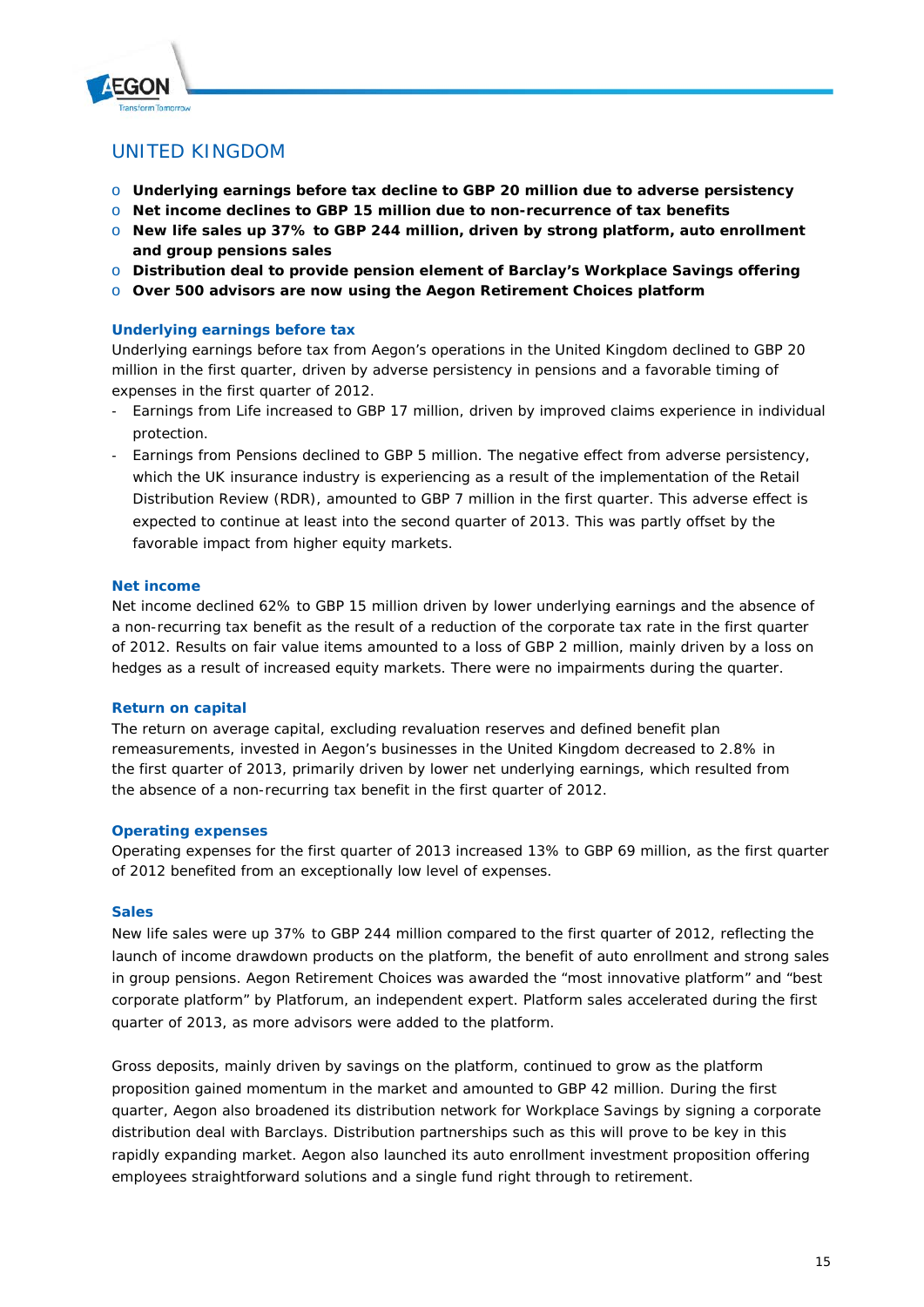

#### **Market consistent value of new business**

The market consistent value of new business in the UK amounted to GBP 18 million, as lower pension margins more than offset higher sales volumes.

### **Revenue-generating investments**

Revenue-generating investments increased to GBP 58 billion, up 6% compared with the end of 2012, primarily the result of higher equity markets.

| <b>United Kingdom</b>                                   |                |                |              |                          |                          |                |
|---------------------------------------------------------|----------------|----------------|--------------|--------------------------|--------------------------|----------------|
| <b>GBP</b> millions                                     | <b>Notes</b>   | Q1 2013        | Q4 2012      | %                        | Q1 2012                  | %              |
| Underlying earnings before tax by line of business      |                |                |              |                          |                          |                |
| Life                                                    |                | 17             | 17           |                          | 15                       | 13             |
| Pensions                                                |                | 5              | 5            |                          | 11                       | (55)           |
| Distribution                                            |                | (2)            |              |                          | (1)                      | (100)          |
| Underlying earnings before tax                          |                | 20             | 22           | (9)                      | 25                       | (20)           |
| Fair value items                                        |                | (2)            | (9)          | 78                       | (2)                      |                |
| Realized gains / (losses) on investments                |                | 1              | 28           | (96)                     | $\overline{\phantom{a}}$ |                |
| Other income / (charges)                                | $\overline{7}$ | $\overline{4}$ | $\mathbf{1}$ | $\overline{\phantom{a}}$ | 5                        | (20)           |
| Income before tax                                       |                | 23             | 42           | (45)                     | 28                       | (18)           |
| Income tax attributable to policyholder return          |                | (6)            | (5)          | (20)                     | (5)                      | (20)           |
| Income before income tax on shareholders return         |                | 17             | 37           | (54)                     | 23                       | (26)           |
| Income tax on shareholders return                       |                | (2)            | (6)          | 67                       | 16                       |                |
| Net income                                              |                | 15             | 31           | (52)                     | 39                       | (62)           |
| Net underlying earnings                                 |                | 18             | 20           | (10)                     | 40                       | (55)           |
|                                                         |                |                |              |                          |                          |                |
| Commissions and expenses                                |                | 151            | 158          | (4)                      | 141                      | $\overline{7}$ |
| of which operating expenses                             |                | 69             | 68           | $\mathbf{1}$             | 61                       | 13             |
| <b>New life sales</b>                                   | 8              |                |              |                          |                          |                |
| Life single premiums                                    |                | 820            | 694          | 18                       | 600                      | 37             |
| Life recurring premiums annualized                      |                | 162            | 178          | (9)                      | 118                      | 37             |
| Total recurring plus 1/10 single                        |                | 244            | 247          | (1)                      | 178                      | 37             |
| Life                                                    |                | 15             | 19           | (21)                     | 17                       | (12)           |
| Pensions                                                |                | 229            | 228          |                          | 161                      | 42             |
| Total recurring plus 1/10 single                        |                | 244            | 247          | (1)                      | 178                      | 37             |
| Gross deposits (on and off balance) by line of business |                |                |              |                          |                          |                |
| Variable annuities                                      |                | 2              | 4            | (50)                     | 7                        | (71)           |
| Pensions                                                |                | 40             | 8            |                          | $\blacksquare$           |                |
| <b>Total gross deposits</b>                             |                | 42             | 12           |                          | $\overline{7}$           |                |
| Net deposits (on and off balance) by line of business   |                |                |              |                          |                          |                |
| Variable annuities                                      |                | (5)            | (5)          |                          | (1)                      |                |
| Pensions                                                |                | 39             | 8            |                          |                          |                |
| <b>Total net deposits</b>                               |                | 34             | 3            |                          | (1)                      |                |
|                                                         |                |                |              |                          |                          |                |

| Revenue-generating investments              |          |          |              |
|---------------------------------------------|----------|----------|--------------|
|                                             | Mar. 31, | Dec. 31. |              |
|                                             | 2013     | 2012     | %            |
| Revenue-generating investments (total)      | 57,543   | 54,533   | 6            |
| Investments general account                 | 9.303    | 9.196    | $\mathbf{1}$ |
| Investments for account of policyholders    | 48,186   | 45,329   | 6            |
| Off balance sheet investments third parties | 54       | 8        |              |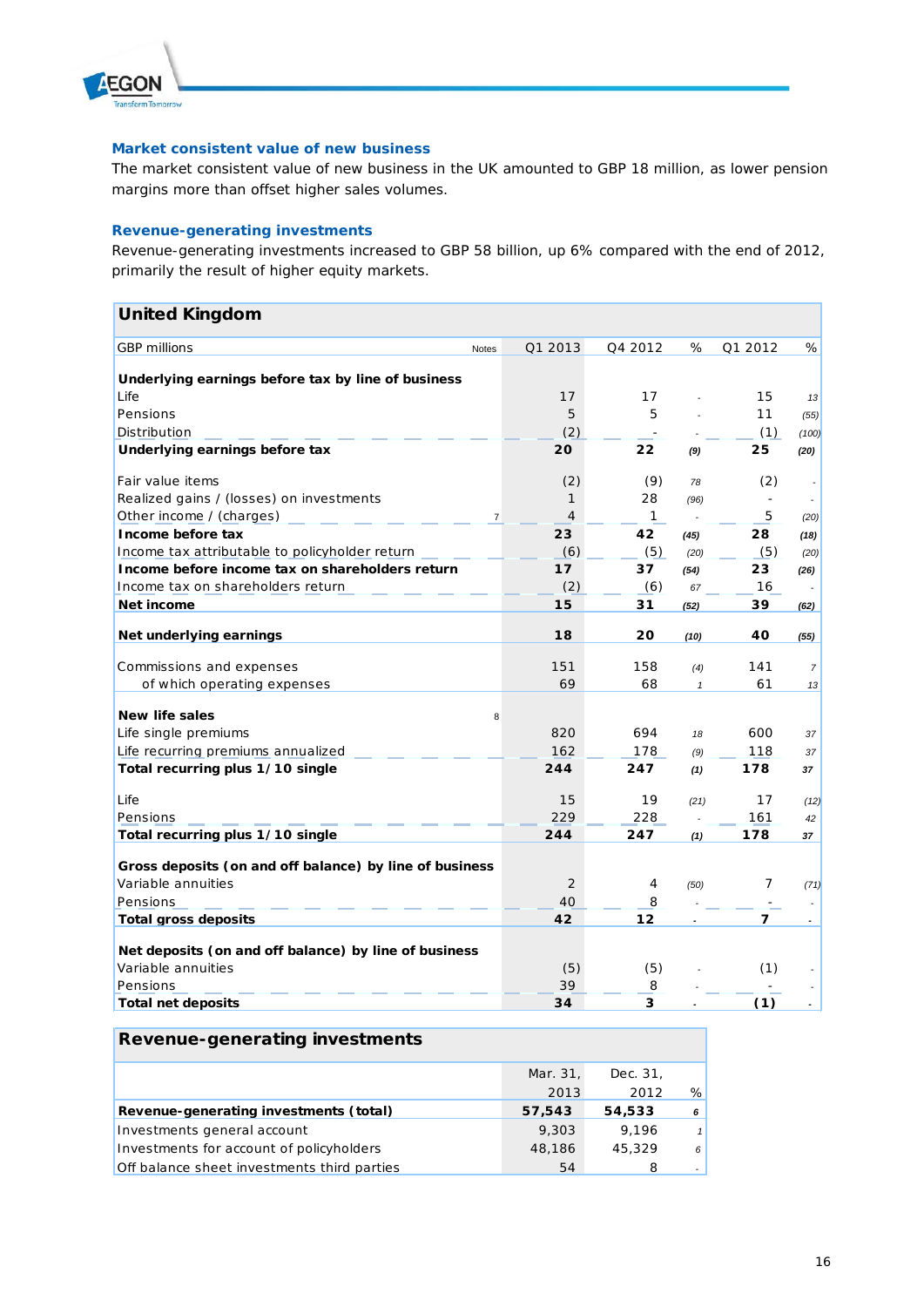## NEW MARKETS

- o **Underlying earnings before tax decline 30% to EUR 62 million mainly driven by divestments in Spain**
- o **Net income down to EUR 30 million**
- o **New life sales amount to EUR 63 million as growth in CEE and Asia was more than offset by the effect of divestments in Spain**

## **Underlying earnings before tax**

In New Markets, Aegon's underlying earnings before tax declined 30% to EUR 62 million, mainly due to the divestments in Spain. In addition, higher earnings from Asia were more than offset by lower earnings from Central & Eastern Europe and Aegon Asset Management.

- Earnings from Central & Eastern Europe declined 30% to EUR 16 million, driven by lower investment income, the introduction of insurance tax in Hungary for EUR 3 million and a one-time provision of EUR 2 million in Poland.
- Results from Aegon's operations in Asia increased to EUR 11 million as a result of cost savings, favorable claim experience and growth of the business.
- Earnings from Spain & France decreased 56% to EUR 11 million due to the divestment of the joint ventures with Cívica and CAM. The comparable quarter of 2012 included underlying earnings of EUR 9 million from CAM, while the joint venture with Cívica contributed EUR 4 million. The earnings contribution from partner La Mondiale in France remained stable compared to the same quarter last year and amounted to EUR 5 million.
- Results from Variable Annuities Europe amounted to EUR 1 million, which included the result of project spend to position the company for future growth.
- Earnings from Aegon Asset Management declined 21% to EUR 23 million, as the positive impact of higher asset balances was more than offset by the loss of earnings from the sale of Prisma and investments in third party product offering.

### **Net income**

Net income from Aegon's operations in New Markets declined to EUR 30 million, driven by lower underlying earnings. Impairment charges increased to EUR 10 million due to higher mortgage related impairments in Hungary.

## **Return on capital**

The return on average capital, excluding revaluation reserves, invested in Aegon's businesses in New Markets declined to 5.7%, mainly the result of lower net underlying earnings. Return on capital of Aegon's businesses excludes the benefit of leverage at the holding.

### **Operating expenses**

Operating expenses increased 10% to EUR 157 million in the first quarter. This was the result of higher costs in Asia and Variable Annuities Europe driven by investments to support future growth and the introduction of insurance tax in Hungary.

### **Sales**

New life sales declined 21% to EUR 63 million.

- In Central & Eastern Europe, new life sales increased 4% to EUR 28 million. Sales growth in Turkey and Slovakia due to improved distribution and in the Czech Republic due to product innovation was partly offset by lower sales in Poland due to product redesign.
- In Asia, new life sales increased 20% to EUR 18 million. This was mainly driven by the launch of a new universal life product in the first quarter.
- New life sales in Spain & France declined to EUR 17 million driven by the divestment of partnerships in Spain.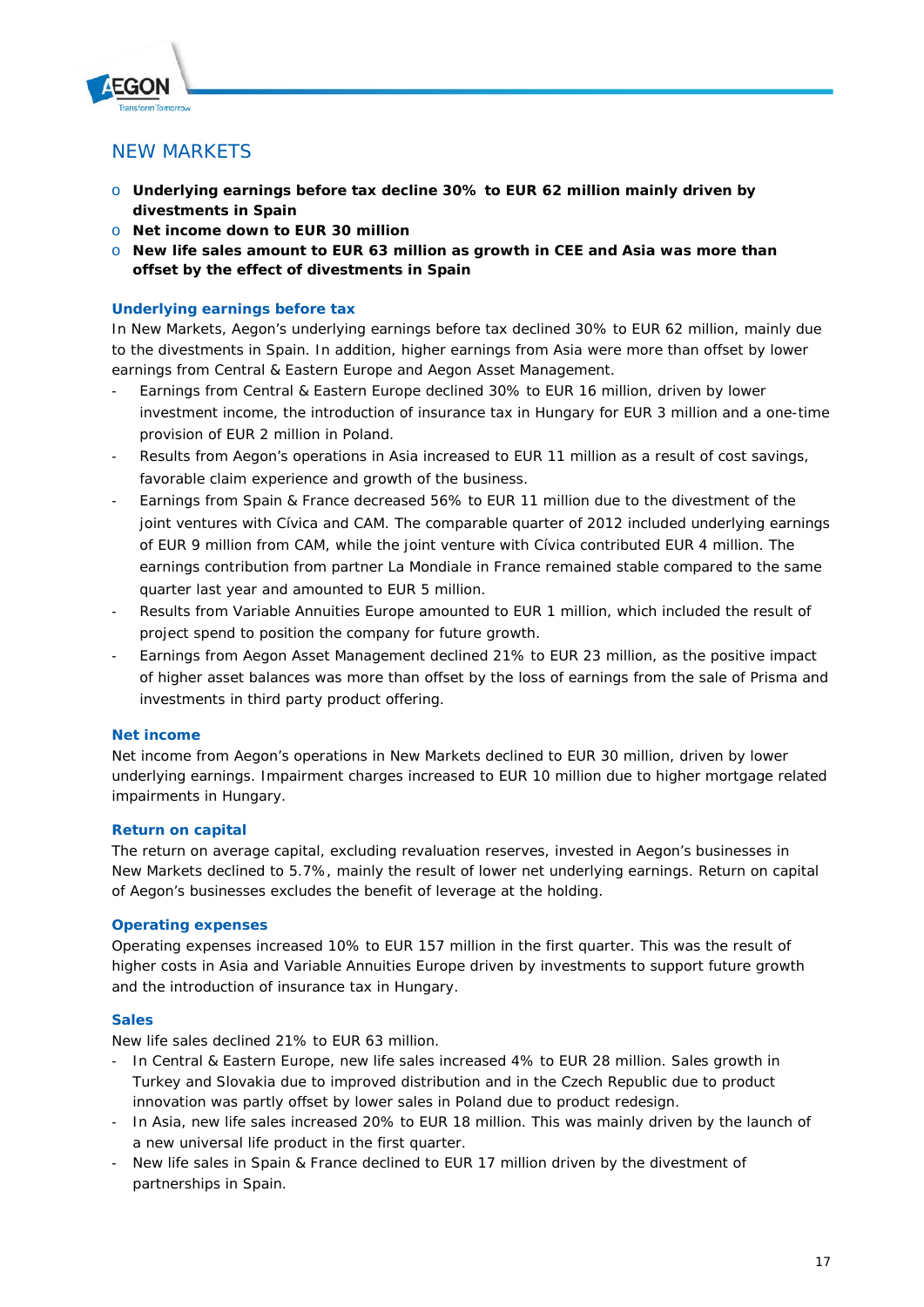

New premium production from Aegon's accident & health insurance business in Central & Eastern Europe and Asia improved significantly to EUR 12 million, mainly driven by Aegon's direct marketing unit in Asia. New premium production from Aegon's general insurance business in Central & Eastern Europe amounted to EUR 6 million.

Gross deposits in New Markets amounted to EUR 2.6 billion, down 17% compared to the first quarter of 2012. Gross deposits in Aegon Asset Management declined to EUR 2.3 billion. Retail sales in the United Kingdom remained strong, but institutional sales in the United States and the Netherlands were lower than in the very strong first quarter of 2012. In Central & Eastern Europe gross deposits declined following pension legislation changes in Slovakia and Poland.

### **Market consistent value of new business**

The market consistent value of new business in New Markets declined 13% to EUR 21 million. Asia showed a strong improvement compared to the first quarter of 2012, driven by higher margins and increased sales. This was more than offset by lower production in Poland and the divestments of Cívica, CAM and Unnim in Spain.

#### **Revenue-generating investments**

Revenue-generating investments increased 2% compared with the end of 2012 to EUR 70 billion, mainly driven by positive market effects.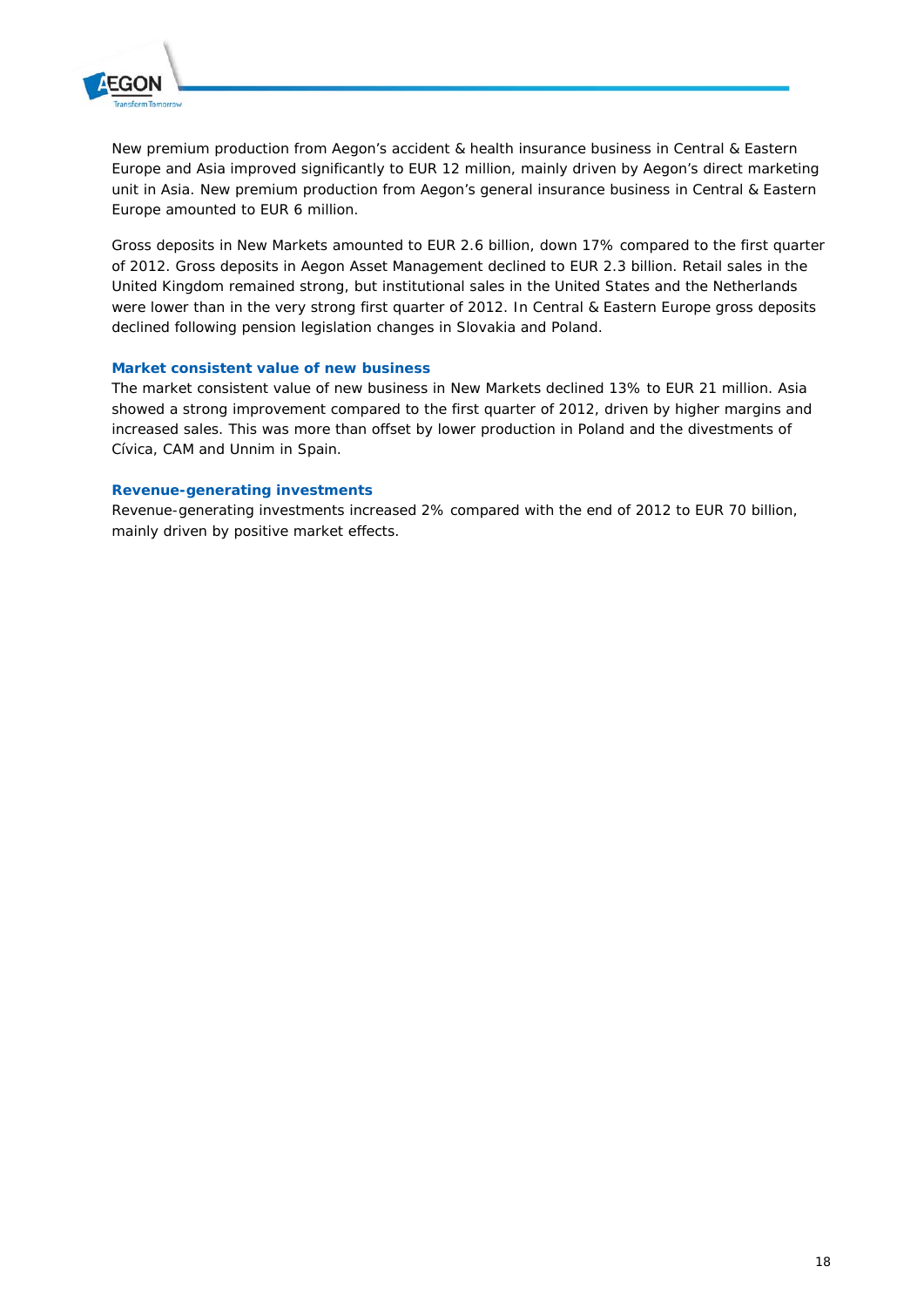

# **New Markets<sup>c)</sup>**

| Q1 2013                 | Q4 2012                                                                                                   | %                                                                     | Q1 2012                                                           | %                                                                           |
|-------------------------|-----------------------------------------------------------------------------------------------------------|-----------------------------------------------------------------------|-------------------------------------------------------------------|-----------------------------------------------------------------------------|
|                         |                                                                                                           |                                                                       |                                                                   |                                                                             |
| 16                      | 25                                                                                                        | (36)                                                                  | 23                                                                | (30)                                                                        |
| 11                      | (8)                                                                                                       | ×.                                                                    | 9                                                                 | 22                                                                          |
| 11                      | 11                                                                                                        | ä,                                                                    | 25                                                                | (56)                                                                        |
| $\mathbf{1}$            | ÷                                                                                                         | ä,                                                                    | 2                                                                 | (50)                                                                        |
| 23                      | 24                                                                                                        | (4)                                                                   | 29                                                                | (21)                                                                        |
| 62                      | 52                                                                                                        | 19                                                                    | 88                                                                | (30)                                                                        |
| (3)                     | 5                                                                                                         | ä,                                                                    | 7                                                                 |                                                                             |
| $\overline{2}$          |                                                                                                           |                                                                       | 2                                                                 |                                                                             |
| (10)                    | (17)                                                                                                      | 41                                                                    | (4)                                                               | (150)                                                                       |
| (4)                     | 139                                                                                                       |                                                                       | (18)                                                              | 78                                                                          |
| 47                      | 179                                                                                                       | (74)                                                                  | 75                                                                | (37)                                                                        |
| (17)                    | (53)                                                                                                      | 68                                                                    | (27)                                                              | 37                                                                          |
| 30                      | 126                                                                                                       | (76)                                                                  | 48                                                                | (38)                                                                        |
| 39                      | 36                                                                                                        | 8                                                                     | 59                                                                | (34)                                                                        |
|                         |                                                                                                           |                                                                       |                                                                   | 10                                                                          |
|                         |                                                                                                           | 3                                                                     |                                                                   | 10                                                                          |
|                         |                                                                                                           |                                                                       |                                                                   |                                                                             |
|                         |                                                                                                           |                                                                       |                                                                   |                                                                             |
|                         |                                                                                                           |                                                                       |                                                                   | $\overline{1}$                                                              |
|                         |                                                                                                           |                                                                       |                                                                   | (27)                                                                        |
|                         |                                                                                                           |                                                                       |                                                                   | (21)                                                                        |
| 62                      | 57                                                                                                        | 9                                                                     | 75                                                                | (17)                                                                        |
|                         |                                                                                                           |                                                                       |                                                                   | (80)                                                                        |
|                         |                                                                                                           |                                                                       |                                                                   | (21)                                                                        |
| 28                      | 32                                                                                                        | (13)                                                                  | 27                                                                | $\overline{4}$                                                              |
| 18                      | 11                                                                                                        | 64                                                                    | 15                                                                | 20                                                                          |
| 17                      | 14                                                                                                        | 21                                                                    | 38                                                                | (55)                                                                        |
| 63                      | 57                                                                                                        | 11                                                                    | 80                                                                | (21)                                                                        |
| 12                      | 12                                                                                                        | ÷.                                                                    | 10                                                                | 20                                                                          |
| 6                       | 9                                                                                                         | (33)                                                                  | 5                                                                 | 20                                                                          |
|                         |                                                                                                           |                                                                       |                                                                   |                                                                             |
|                         |                                                                                                           |                                                                       |                                                                   | (51)                                                                        |
|                         |                                                                                                           |                                                                       |                                                                   | 179                                                                         |
|                         |                                                                                                           |                                                                       |                                                                   | (30)                                                                        |
|                         |                                                                                                           |                                                                       |                                                                   | $\overline{c}$                                                              |
|                         |                                                                                                           | 9                                                                     |                                                                   | (19)                                                                        |
| 2,563                   | 2,334                                                                                                     | 10                                                                    | 3,083                                                             | (17)                                                                        |
|                         |                                                                                                           |                                                                       |                                                                   |                                                                             |
|                         | 15                                                                                                        | $\overline{\phantom{a}}$                                              | 42                                                                |                                                                             |
| 70                      | 41                                                                                                        | 71                                                                    | 31                                                                | 126                                                                         |
| (3)                     | 2                                                                                                         | ä,                                                                    | (26)                                                              | 88                                                                          |
| (14)                    | 2                                                                                                         |                                                                       | 28                                                                |                                                                             |
| 127                     | 386                                                                                                       | (67)                                                                  | 1,289                                                             | (90)                                                                        |
|                         |                                                                                                           |                                                                       |                                                                   |                                                                             |
| Notes<br>12<br>12<br>12 | 228<br>157<br>147<br>48<br>63<br>$\mathbf{1}$<br>63<br>57<br>95<br>$\overline{7}$<br>122<br>2,282<br>(35) | 216<br>153<br>103<br>47<br>57<br>57<br>64<br>43<br>14<br>118<br>2,095 | 6<br>43<br>$\overline{c}$<br>11<br>11<br>(11)<br>121<br>(50)<br>3 | 208<br>143<br>146<br>66<br>80<br>5<br>80<br>116<br>34<br>10<br>120<br>2,803 |

| Revenue-generating investments              |          |          |                |
|---------------------------------------------|----------|----------|----------------|
|                                             | Mar. 31, | Dec. 31. |                |
|                                             | 2013     | 2012     | %              |
| Revenue-generating investments (total)      | 70.345   | 68,733   | $\overline{a}$ |
| Investments general account                 | 3,308    | 3.408    | (3)            |
| Investments for account of policyholders    | 5,936    | 6.024    | (1)            |
| Off balance sheet investments third parties | 61,101   | 59,301   | 3              |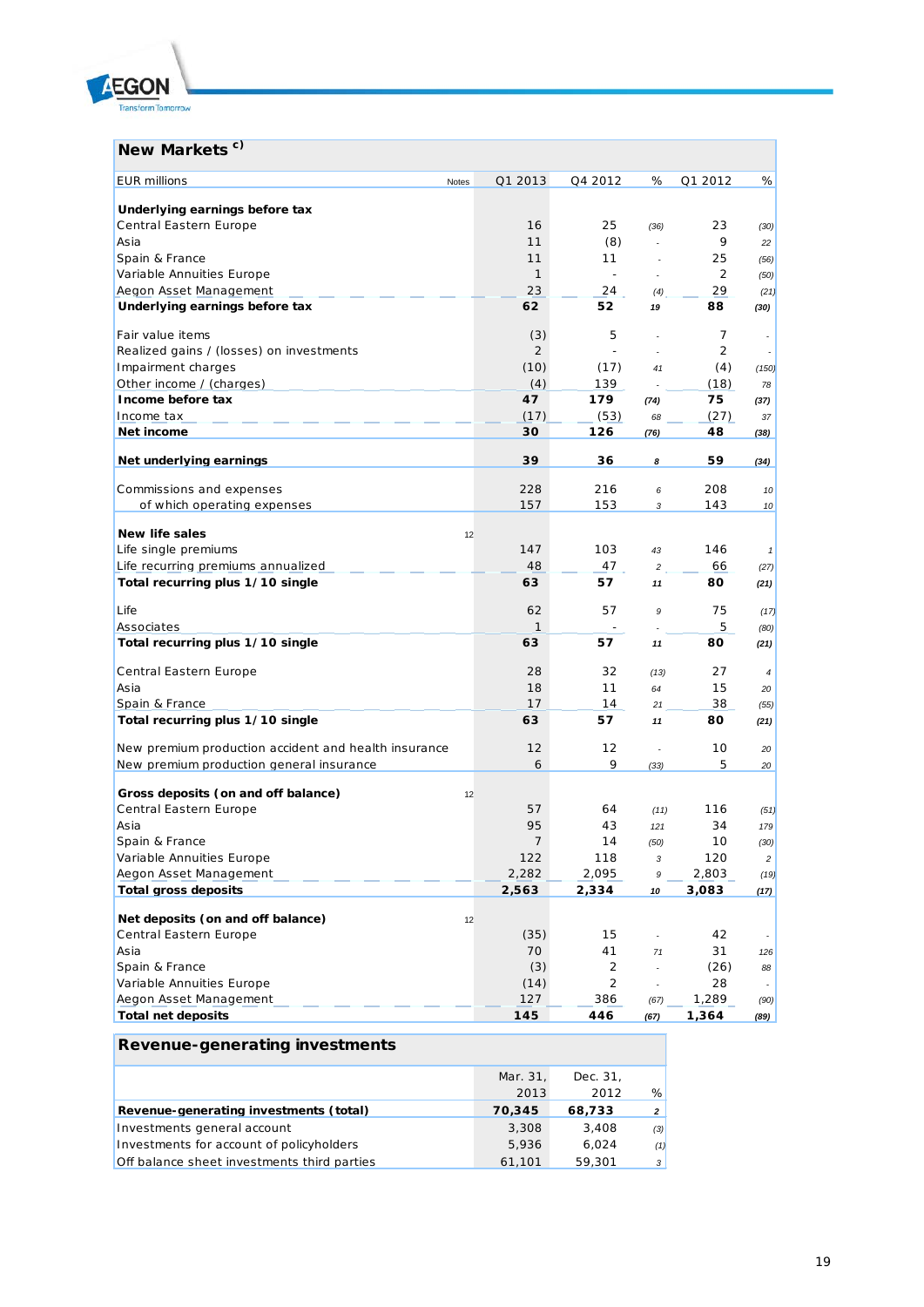

| Market consistent value of new business |         |         |              |         |      |  |
|-----------------------------------------|---------|---------|--------------|---------|------|--|
|                                         |         |         | <b>MCVNB</b> |         |      |  |
| EUR millions, after tax                 | Q1 2013 | 04 2012 | %            | Q1 2012 | %    |  |
|                                         |         |         |              |         |      |  |
| Americas                                | 95      | 63      | 51           | 47      | 102  |  |
| The Netherlands                         | 95      | 86      | 10           | 27      |      |  |
| <b>United Kingdom</b>                   | 21      | 28      | (25)         | 27      | (22) |  |
| New Markets                             | 21      | 27      | (22)         | 24      | (13) |  |
| <b>Total</b>                            | 232     | 204     | 14           | 125     | 86   |  |

| Modeled new business, APE and deposits |              |                         |         |            |         |      |  |
|----------------------------------------|--------------|-------------------------|---------|------------|---------|------|--|
|                                        |              | <b>Premium business</b> |         |            |         |      |  |
|                                        |              |                         |         | <b>APE</b> |         |      |  |
| <b>EUR</b> millions                    | <b>Notes</b> | Q1 2013                 | Q4 2012 | %          | Q1 2012 | %    |  |
|                                        | 9            |                         |         |            |         |      |  |
| Americas                               |              | 305                     | 307     | (1)        | 279     | 9    |  |
| The Netherlands                        |              | 88                      | 253     | (65)       | 70      | 26   |  |
| United Kingdom                         |              | 286                     | 256     | 12         | 216     | 32   |  |
| New Markets                            |              | 108                     | 113     | (4)        | 129     | (16) |  |
| <b>Total</b>                           |              | 787                     | 929     | (15)       | 694     | 13   |  |

|                     |       | <b>Deposit business</b> |         |                |         |      |
|---------------------|-------|-------------------------|---------|----------------|---------|------|
|                     |       | <b>Deposits</b>         |         |                |         |      |
| <b>EUR</b> millions | Notes | Q1 2013                 | Q4 2012 | %              | Q1 2012 | %    |
|                     | 9     |                         |         |                |         |      |
| Americas            |       | 4,518                   | 4,328   | $\overline{4}$ | 4,935   | (8)  |
| United Kingdom      |       | $\overline{2}$          | 4       | (50)           | 8       | (75) |
| New Markets         |       | 211                     | 132     | 60             | 180     | 17   |
| <b>Total</b>        |       | 4,731                   | 4,464   | 6              | 5,123   | (8)  |

| MCVNB/PVNBP summary |              |                         |              |                         |                      |  |
|---------------------|--------------|-------------------------|--------------|-------------------------|----------------------|--|
|                     |              | <b>Premium business</b> |              |                         |                      |  |
|                     |              | <b>MCVNB</b>            | <b>PVNBP</b> | MCVNB /<br><b>PVNBP</b> | MCVNB/<br><b>APE</b> |  |
| <b>EUR</b> millions | <b>Notes</b> | Q1 2013                 |              | %                       | %                    |  |
|                     | 10           |                         |              |                         |                      |  |
| Americas            |              | 53                      | 1,290        | 4.1                     | 17.5                 |  |
| The Netherlands     |              | 95                      | 1.319        | 7.2                     | 108.2                |  |
| United Kingdom      |              | 21                      | 1,682        | 1.3                     | 7.4                  |  |
| New Markets         |              | 22                      | 885          | 2.4                     | 20.1                 |  |
| <b>Total</b>        |              | 191                     | 5,176        | 3.7                     | 24.2                 |  |

|                                     | <b>Deposit business</b>  |              |                        |                    |  |
|-------------------------------------|--------------------------|--------------|------------------------|--------------------|--|
|                                     | <b>MCVNB</b>             | <b>PVNBP</b> | MCVNB/<br><b>PVNBP</b> | MCVNB/<br>Deposits |  |
| <b>Notes</b><br><b>EUR</b> millions | Q1 2013                  |              | %                      | %                  |  |
| 10                                  |                          |              |                        |                    |  |
| Americas                            | 42                       | 6.629        | 0.6                    | 0.9                |  |
| United Kingdom                      | $\overline{\phantom{a}}$ | 2            | -                      |                    |  |
| New Markets                         | (1)                      | 270          | (0.3)                  | (0.4)              |  |
| <b>Total</b>                        | 41                       | 6,901        | 0.6                    | 0.9                |  |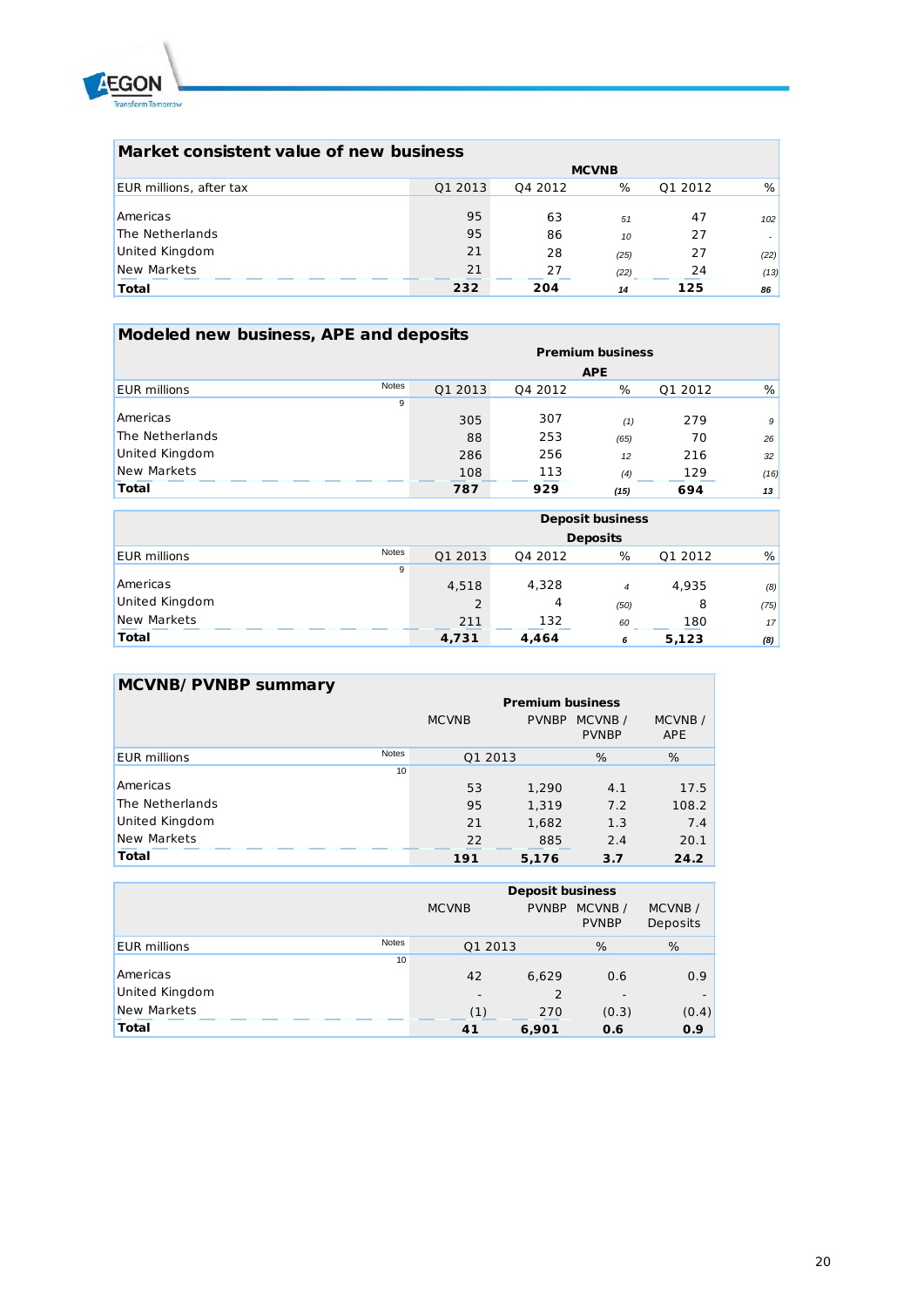

#### **Notes:**

1) For segment reporting purposes underlying earnings before tax, net underlying earnings, commissions and expenses, operating expenses, income tax (including joint ventures (jv's) and associated companies), income before tax (including jv's and associated companies) and market consistent value of new business are calculated by consolidating on a proportionate basis the revenues and expenses of jv's and Aegon's associated companies in Spain, India, Brazil and Mexico. Aegon believes that its non-IFRS measures provide meaningful information about the underlying operating results of its business including insight into the financial measures that Aegon's senior management uses in managing its business. Among other things, Aegon's senior management is compensated based in part on Aegon's results against targets using the non-IFRS measures presented here. While other insurers in Aegon's peer group present substantially similar non-IFRS measures, the non-IFRS measures presented in this document may nevertheless differ from the non-IFRS measures presented by other insurers. There is no standardized meaning to these measures under IFRS or any other recognized set of accounting standards and readers are cautioned to consider carefully the different ways in which Aegon and its peers present similar information before comparing them.

Aegon believes the non-IFRS measures shown herein, when read together with Aegon's reported IFRS financial statements, provide meaningful supplemental information for the investing public to evaluate Aegon's business after eliminating the impact of current IFRS accounting policies for financial instruments and insurance contracts, which embed a number of accounting policy alternatives that companies may select in presenting their results (i.e. companies can use different local GAAPs) and that can make the comparability from period to period difficult. For a definition of underlying earnings and the reconciliation from underlying earnings before tax to income before tax, being the most comparable IFRS measure, reference is made to Note 3 "Segment information" of Aegon's condensed consolidated interim financial statements.

- <sup>2)</sup> This note is not being used.
- 3) Sales is defined as new recurring premiums plus 1/10 of single premiums plus 1/10 of gross deposits plus new premium production accident and health plus new premium production general insurance.
- <sup>4)</sup> The present value, at point of sale, of all cashflows for new business written during the reporting period, calculated using approximate point of sale economics assumptions. Market consistent value of new business is calculated using a risk neutral approach, ignoring the investment returns expected to be earned in the future in excess of risk free rates (swap curves), with the exeption of an allowance for liquidity premium. The market consistent value of new business is calculated on a post tax basis, after allowing for the time value financial options and guarentees, a market value margin for non-hedgeable financial and non-financial risks and the costs of non-hedgeable stranded capital.
- <sup>5)</sup> Return on equity is calculated by dividing the net underlying earnings after cost of leverage by the average shareholders' equity excluding the preferred shares, the revaluation reserve and the reserves related to defined
- 6) Capital securities that are denominated in foreign currencies are, for purposes of calculating the capital base ratio, revalued to the period-end exchange rate. The capital base ratio excludes Aegon's revaluation reserve and defined benefit plan remeasurements.
- 7) Included in other income/(charges) are charges made to policyholders with respect to income tax in the United Kingdom.
- 8) Includes production on investment contracts without a discretionary participation feature of which the proceeds are not recognized as revenues but are directly added to Aegon's investment contract liabilities.
- <sup>9)</sup> APE = recurring premium + 1/10 single premium.
- <sup>10)</sup> PVNBP: Present value of new business premiums (PVNBP) is the premiums for the new business sold during the reporting period, projected using assumptions and projection periods that are consistent with those used to calculate the market consistent value of new business, discounted back to point of sale using the swap curve (plus liquidity premium where applicable).
- <sup>11)</sup> Reconciliation of operating expenses, used for segment reporting, to Aegon's IFRS based operating expenses.

|                                                   | Q1 2013    |
|---------------------------------------------------|------------|
| Employee expenses<br>Administrative expenses      | 512<br>263 |
| Operating expenses for IFRS reporting             | 775        |
| Operating expenses related to jy's and associates | 29         |
| Operating expenses in earnings release            | 804        |

- <sup>12)</sup> New life sales, gross deposits and net deposits data include results of jv's and Aegon's associated companies in Spain, India, Brazil and Mexico which are consolidated on a proportionate basis.
- <sup>13)</sup> Operational free cash flow reflect the sum of the return on free surplus, earnings on in-force business, release of required surplus on in-force business reduced by new business first year strain and required surplus on new business.

a) The calculation of the IGD (Insurance Group Directive) capital surplus and ratio are based on Solvency I capital requirements on IFRS for entities within the EU (Pillar 1 for Aegon UK), and local regulatory solvency measurements for non-EU entities.

Specifically, required capital for the life insurance companies in the US is calculated as two times the upper end of the Company Action Level range (200%) as applied by the National Association of Insurance Commissioners in the US. The calculation of the IGD ratio excludes the available and required capital of the UK With-Profit funds. In the UK solvency surplus calculation the local regulator only allows the available capital number of the With-Profit funds included in overall local available capital to be equal to the amount of With-Profit funds' required capital.

- b) The results in this release are unaudited.
- c) 2012 comparative figures have been restated to reflect changes in accounting policies driven by IFRS 10 and 11 as well as IAS 19. Refer for more details to the Q1 2013 condensed consolidated interim financial statements.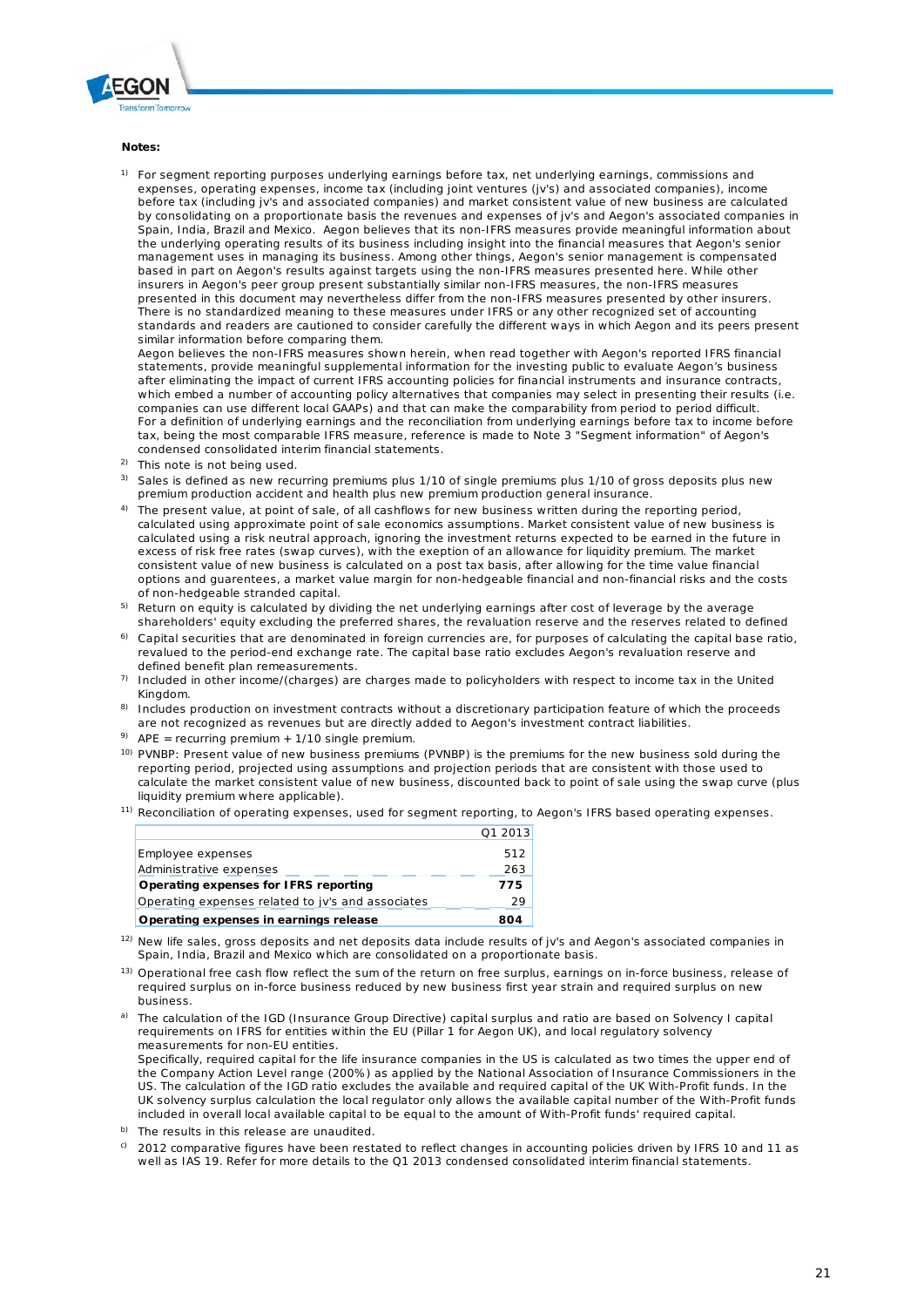

## ADDITIONAL INFORMATION

**The Hague – May 8, 2013**

### **Media conference call**

8:00 a.m. CET Podcast available after the call on **aegon.com** 

### **Analyst & investor conference call**

10:30 a.m. CET Audio webcast on **aegon.com** 

*Dial-in numbers* United States: +1 480 629 9673 United Kingdom: +44 207 153 2027 The Netherlands: +31 45 631 6902

Two hours after the conference call, a replay will be available on **aegon.com.** 

### **Presentations**

Presentations will be available on **aegon.com** at 7:35 a.m. CET

### **Supplements**

Aegon's Q1 2013 Financial Supplement and Condensed Consolidated Interim Financial Statements are available on **aegon.com**.